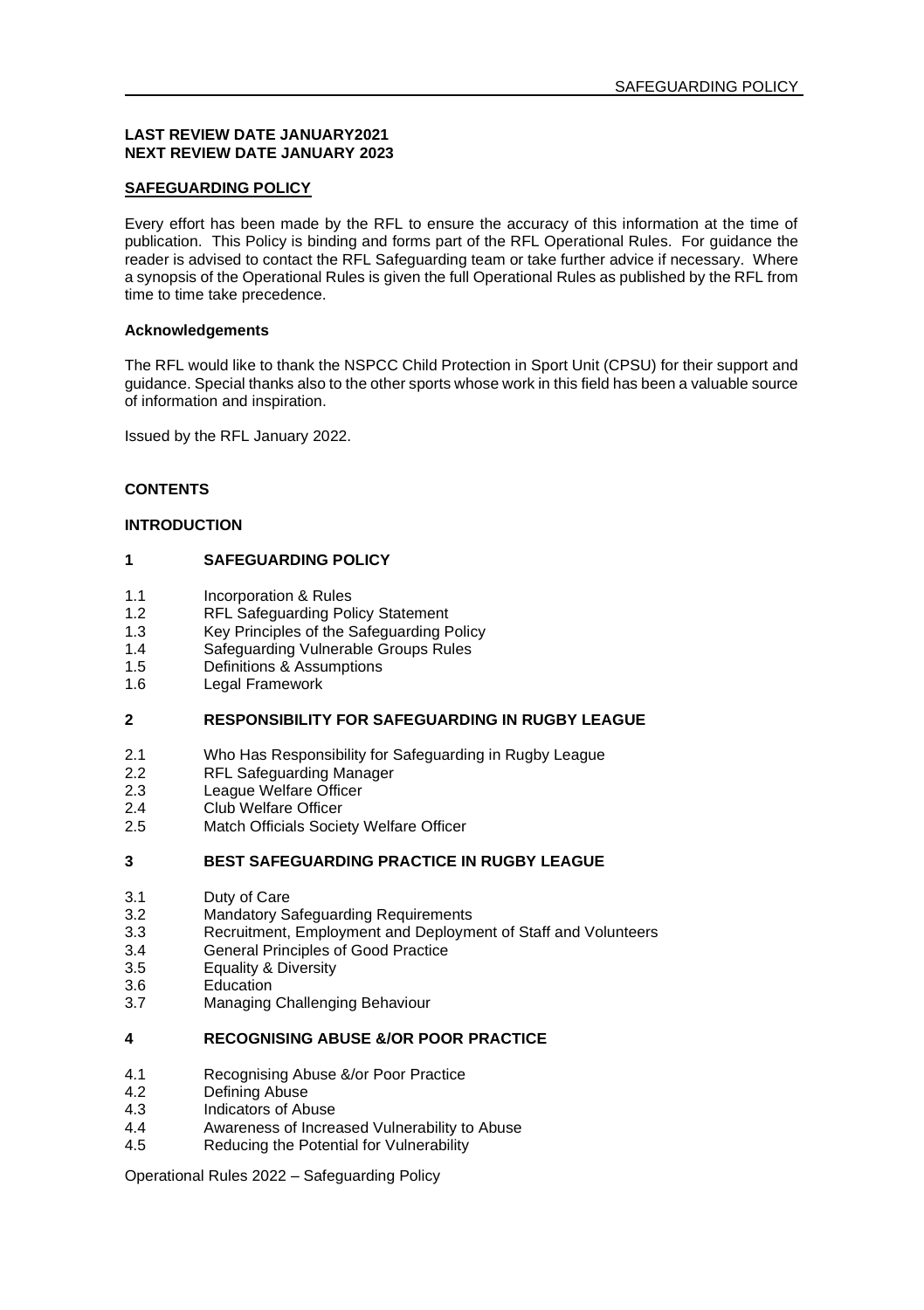- 4.6 Positions of Trust<br>4.7 Grooming
- 4.7 Grooming<br>4.8 Contextua
- Contextual Safeguarding

#### **5 REPORTING & RESPONDING TO POOR PRACTICE & ABUSE**

- 5.1 Background<br>5.2 Whistle Blow
- 5.2 Whistle Blowing<br>5.3 What to Report
- 5.3 What to Report
- 5.4 Action to take to report concerns, a disclosure or an allegation<br>5.5 Advice on action to be taken if a child discloses to you
- 5.5 Advice on action to be taken if a child discloses to you
- 5.6 Confidentiality<br>5.7 Recording the
- 5.7 Recording the Incident or Allegation<br>5.8 The Role of the Statutory Agencies
- 5.8 The Role of the Statutory Agencies<br>5.9 The REL Safeguarding Case Mana
- 5.9 The RFL Safeguarding Case Management System<br>5.10 Support to Deal with the Aftermath
- 5.10 Support to Deal with the Aftermath<br>5.11 Support for Alleged Perpetrator
- Support for Alleged Perpetrator

### **6 POLICIES, PROCEDURES & TEMPLATES (see RFL Website** [https://www.rugby-](https://www.rugby-league.com/governance/safeguarding)

[league.com/governance/safeguarding](https://www.rugby-league.com/governance/safeguarding)

### **CONTACT DETAILS**

### **RFL SAFEGUARDING TEAM**

[safeguarding@rfl.uk.com](mailto:safeguarding@rfl.uk.com)

RFL Safeguarding Manager -kerry.simmons@rfl.co.uk 07595 520610

#### **CPSU**

0116 366 5590 0116 366 5495 [cpsu@nspcc.org.uk](mailto:cpsu@nspcc.org.uk) [www.thecpsu.org.uk](http://www.thecpsu.org.uk/)

#### **NSPCC**

Child Protection Helpline - 0808 800 5000

### **INTRODUCTION**

Sport can and does have a very powerful and positive influence on people – especially children. Not only can it provide opportunities for enjoyment and achievement; it can also develop valuable qualities such as self-esteem, leadership and teamwork. These positive effects can only take place if sport is in the right hands – in the hands of those who place the welfare of all children first and adopt practices that support, protect and empower them.

The reality is that abuse, not only sexual abuse but physical and emotional abuse, as well as bullying, does take place in sport; and in some cases, coaches and other trusted adults in sport including Rugby League have been convicted of such offences through the courts or found guilty of Misconduct by the RFL.

The RFL is committed to working in partnership with all agencies to ensure that information and training opportunities are available to ensure and promote best practice when working with children. Adopting best practice will help to safeguard these participants from potential abuse as well as preventing any unfounded allegations of abuse being made against coaches and other adults in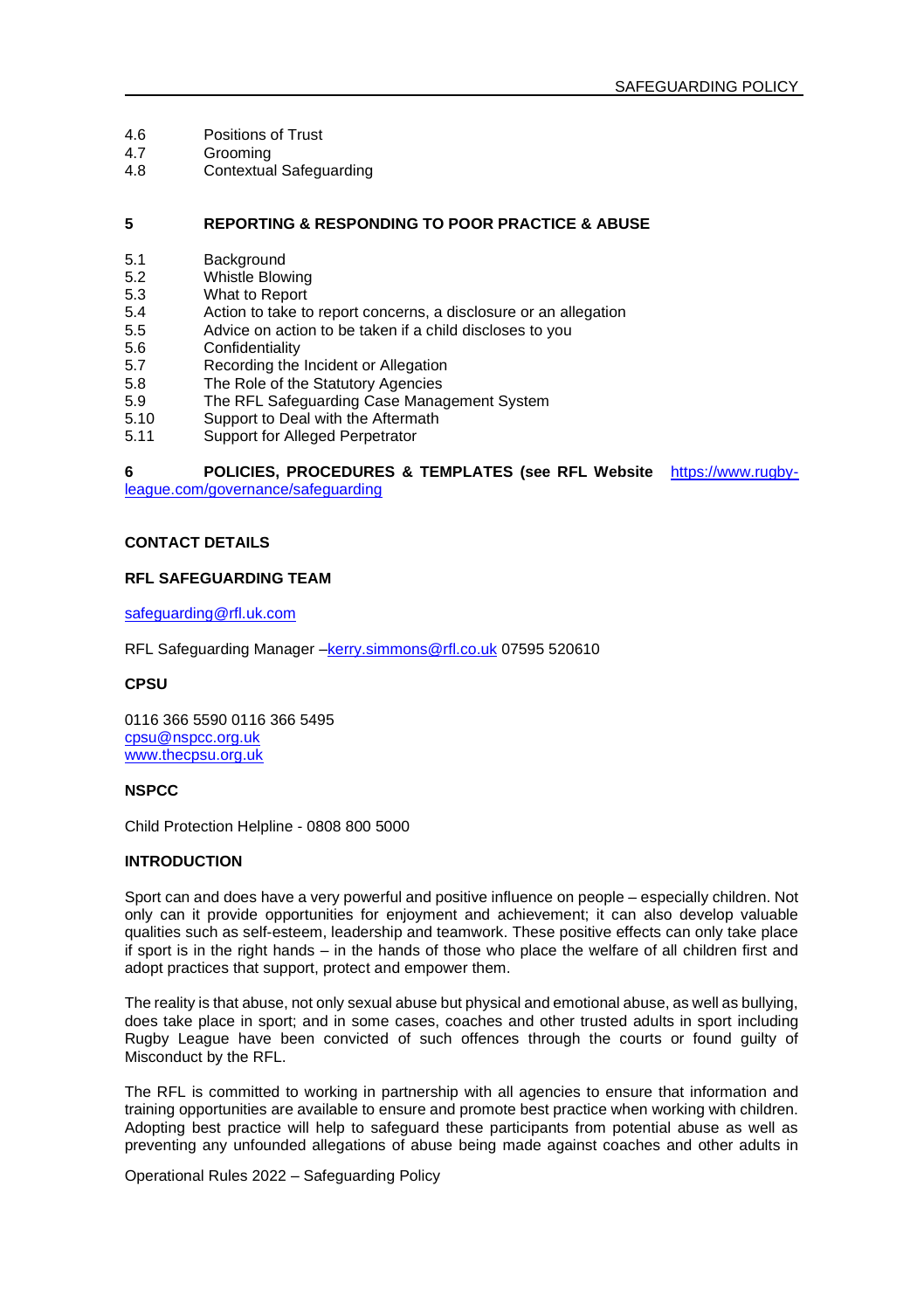positions of responsibility. The RFL Safeguarding Policy allows children to excel in a safe environment and transmit a reassuring signal to parents that positively impacts on participation.

This document is binding for the game as a whole to everyone in Rugby League, whether involved in either a professional or voluntary capacity or as a parent, spectator or participant.

Everyone in Rugby League has a duty of care towards children and other vulnerable players and officials and must help to protect them from abuse.

#### **1 SAFEGUARDING POLICY**

#### **1.1 INCORPORATION**

The RFL Safeguarding Policy and associated policies and procedures have been adopted by the whole game. All individuals involved in Rugby League in England and those from outside England that participate in a Competition that fall under the jurisdiction of the RFL at every level, including but not limited to players, match officials, coaches, administrators, club officials, parents, agents and spectators are all bound to abide by this Policy, by the RESPECT Code of Conduct, by the Tackle It Policy, by the Rugby League Coaches' Code of Conduct and by any other applicable Code of Conduct published by the RFL. All such individuals by participating or being involved in Rugby League are deemed to have assented to and as such recognise and adhere to the principles and responsibilities embodied in this Policy & the Codes.

#### **1.2 RFL SAFEGUARDING POLICY STATEMENT**

#### **The RFL recognises and embraces its responsibility to safeguard children and sets out this commitment below:**

- 1.2.1 The RFL mandates that it is the responsibility of every adult involved in rugby league to ensure that every child who plays or otherwise participates in Rugby League should be able to take part in an enjoyable and safe environment and be protected from abuse.
- 1.2.2 The RFL recognises its responsibility to safeguard the welfare of all children involved in the game by protecting them from physical, emotional or sexual harm and from neglect or bullying as far as is possible.
- 1.2.3 The RFL is committed to working to provide a safe environment for all children to participate in the sport to the best of their abilities for as long as they choose to do so.
- 1.2.4 The RFL recognises that all children have a right to be protected from abuse irrespective of their age, gender, culture, disability, race, faith, religious belief, sexual orientation, all other protected characteristics and any other physical or other characteristic.
- 1.2.5 The RFL believes that the child's welfare is paramount and will be put before other considerations such as winning matches or the success and achievement of adults or clubs or representative teams.
- 1.2.6 The RFL recognises that abuse and poor practice does take place in sport and that raising awareness and understanding of the main forms of abuse and poor practice and requiring reporting if abuse or poor practice is suspected, will further safeguard children participating in Rugby League.

#### **1.3 KEY PRINCIPLES OF THE SAFEGUARDING POLICY**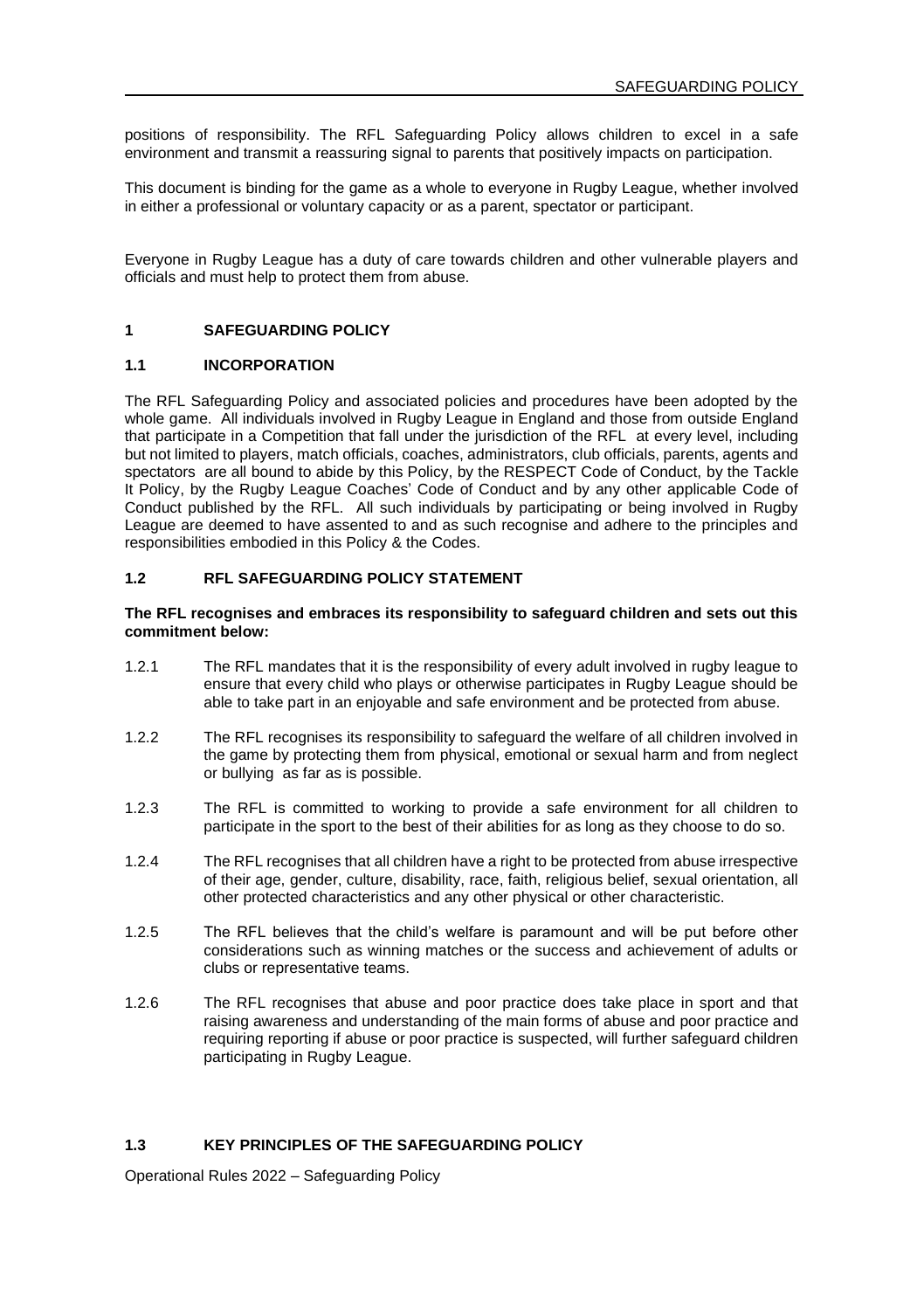**All those bound by this Policy should be conversant with the entirety of this Safeguarding Policy but for easy reference the key principles of the Policy are set out below. A breach of any of the following is a breach of the Safeguarding Policy and therefore Misconduct under Operational Rules Section D4.**

- 1.3.1 Every adult has a moral and statutory duty for the care, custody and safety of any child under the age of 18 under their supervision
- 1.3.2 The child's welfare is paramount and will be put before any other considerations such as winning matches or other competitive success.
- 1.3.3 All children, irrespective of age, disability, faith, gender, race or sexual orientation have the right to be protected from abuse (including but not limited to sexual abuse, grooming, breach of position of trust, physical abuse, neglect, bullying or undue pressure from any source) or poor practice.
- 1.3.4 Children must not be subjected to discrimination and/or abuse from any person, including spectators, based on their age, disability, faith, gender, race or sexual orientation and/or references to ability, height, weight or any other characteristics
- 1.3.5 All participants have a duty to report incidents, allegations or suspicions of poor practice or abuse or other breaches of the Safeguarding Policy and failure to do so is a breach of the Policy.
- 1.3.6 All participants have a duty to co-operate with and tell the truth to any RFL or Statutory Body's safeguarding investigation.
- 1.3.7 All incidents, allegations or suspicions of poor practice or abuse must be taken seriously and responded to swiftly and appropriately in confidence where possible
- 1.3.8 All children have a right to play or otherwise participate in the game of Rugby League in a safe and enjoyable environment.
- 1.3.9 All children must be allowed access to the game in a way that is appropriate for their age and ability and must be coached and trained by appropriately qualified coaches who abide by the Coaches' Code of Conduct and set a good example of behaviour, both on and off the pitch.
- 1.3.10 Children must not be required to play in too many games, or to attend training sessions, as to become a threat to their physical or emotional well-being and must not be allowed or encouraged to play when injured and/or concussed or potentially concussed.
- 1.3.11 Children must be allowed and encouraged to participate for fun and enjoyment rather than results on the pitch and must be given a fair share of playing time.
- 1.3.12 Children should be encouraged to achieve their potential and allowed to compete at the level at which they feel comfortable. This may not always be the highest level at which they could play.
- 1.3.13 Children will be provided with appropriate management, support, personal and social development with regard to their involvement in the game of Rugby League, whether they are playing, volunteering or officiating in the community or professional game.
- 1.3.14 All will comply with the Mandatory Safeguarding Requirements.
- 1.3.15 All those involved in Rugby League will ensure that they are adequately trained and understand the appropriate policies to ensure they are able to implement this policy.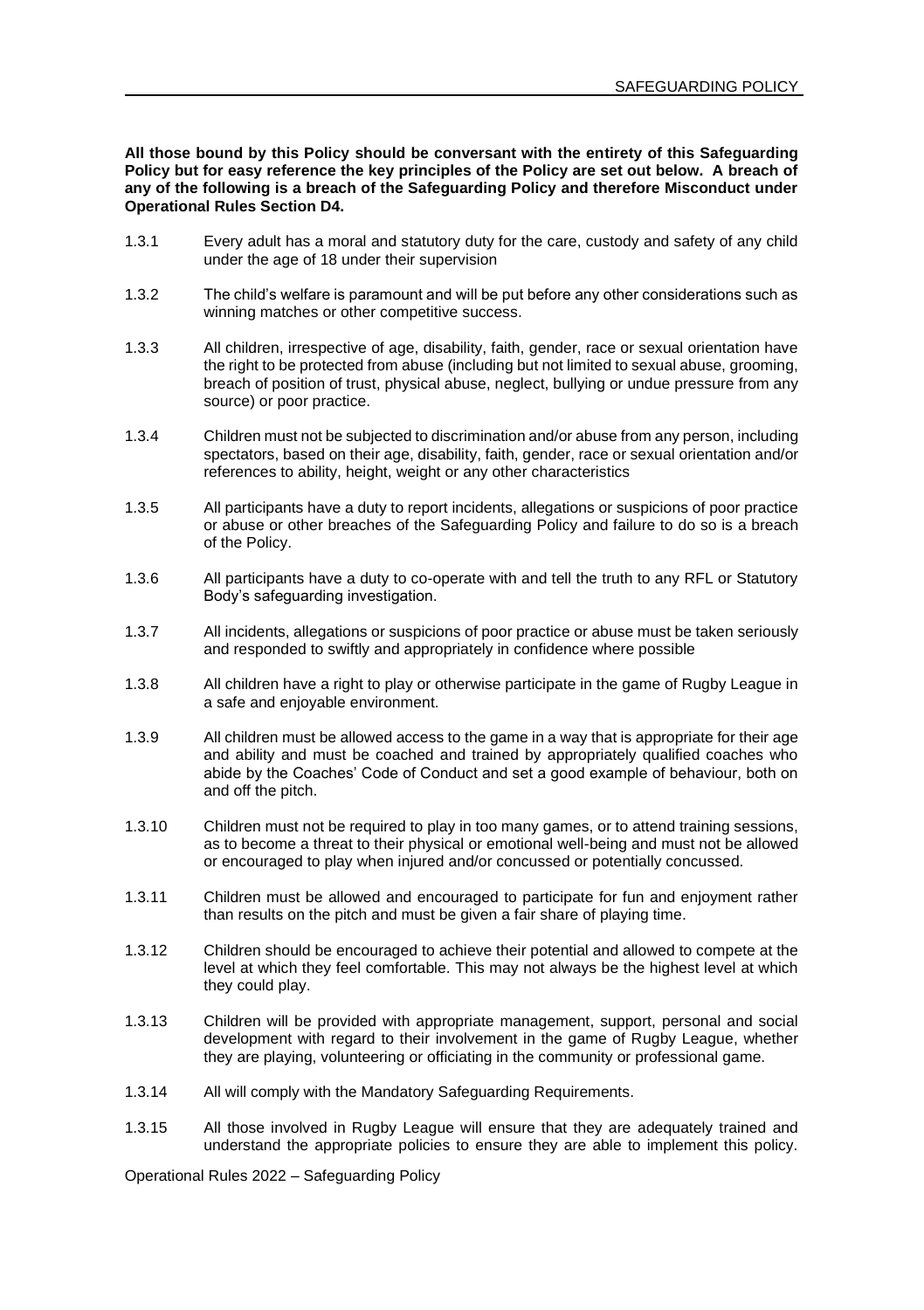Where specialist training sessions are planned then the coach taking the session and in overall responsibility of the session must be qualified in the type of activity being undertaken.

NB All children in the context of this Policy includes, but is not limited to, players, officials & volunteers, match officials, ball crews, cheerleaders and dancers, pre-match entertainment participants, spectators and/or visitors.

## **1.4 SAFEGUARDING VULNERABLE GROUPS RULES**

The Safeguarding Vulnerable Groups Rules have been adopted by the RFL, its Members and any other relevant body in England and participation, officiating, spectating or any other involvement in the game in England is dependent on acceptance of the Rules and this Policy. To ensure clarity and consistency in the matter of issues relating to Safeguarding, all Members of the RFL have delegated responsibility to the RFL.

#### **1.5 DEFINITIONS & ASSUMPTIONS**

This Policy is based on the following principles:

- − Child This policy recognises and builds on the legal and statutory definitions of a child. The distinction between ages of consent, civil and criminal liability are recognised but in the pursuit of good practice in the delivery and management of Safeguarding in Rugby League, a child is recognised as being under the age of 18 years (Children's Act 2004 definition).
- Adult at Risk "any person aged 18 years and over who is or may be in need of community care services by reason of mental health issues, learning or physical disability, sensory impairment, age or illness and who is or may be unable to take care of him/herself or unable to protect him/herself against significant harm or serious exploitation". The RFL has an Adults at Risk Policy.
- − Confidentiality should be upheld in line with the UK General Data Protection Regulation and the Human Rights Act 2000 with the rider that the welfare of the child is paramount.
- The term "parents" used throughout this document is a generic term to represent parents, carers and guardians.
- The term "club" is used throughout this document as a generic term to represent any Rugby League agency in charge of players under the age of 18 years and includes, but is not limited to, Leagues, schools, festivals, tournaments, representative sides and Match Officials Societies.
- "Members" shall mean those organisations which are members of the RFL from time to time.
- The term 'Club Welfare Officer' is used throughout this document. A club welfare officer is the person within a sports club with primary responsibility for managing and reporting concerns about children and for putting into place procedures to safeguard children in the club. In the elite game they may also be referred to as Safeguarding Lead.

### **1.6 LEGAL FRAMEWORK**

The RFL's approach to Safeguarding is based on the principles recognised within UK and international legislation and Government guidance. The following has been taken into consideration:

- − The Safeguarding Vulnerable Groups Act 2006
- − Protection of Freedoms Act 2012
- − Working Together to Safeguard Children (DOH) 2018
- The Children Act 1989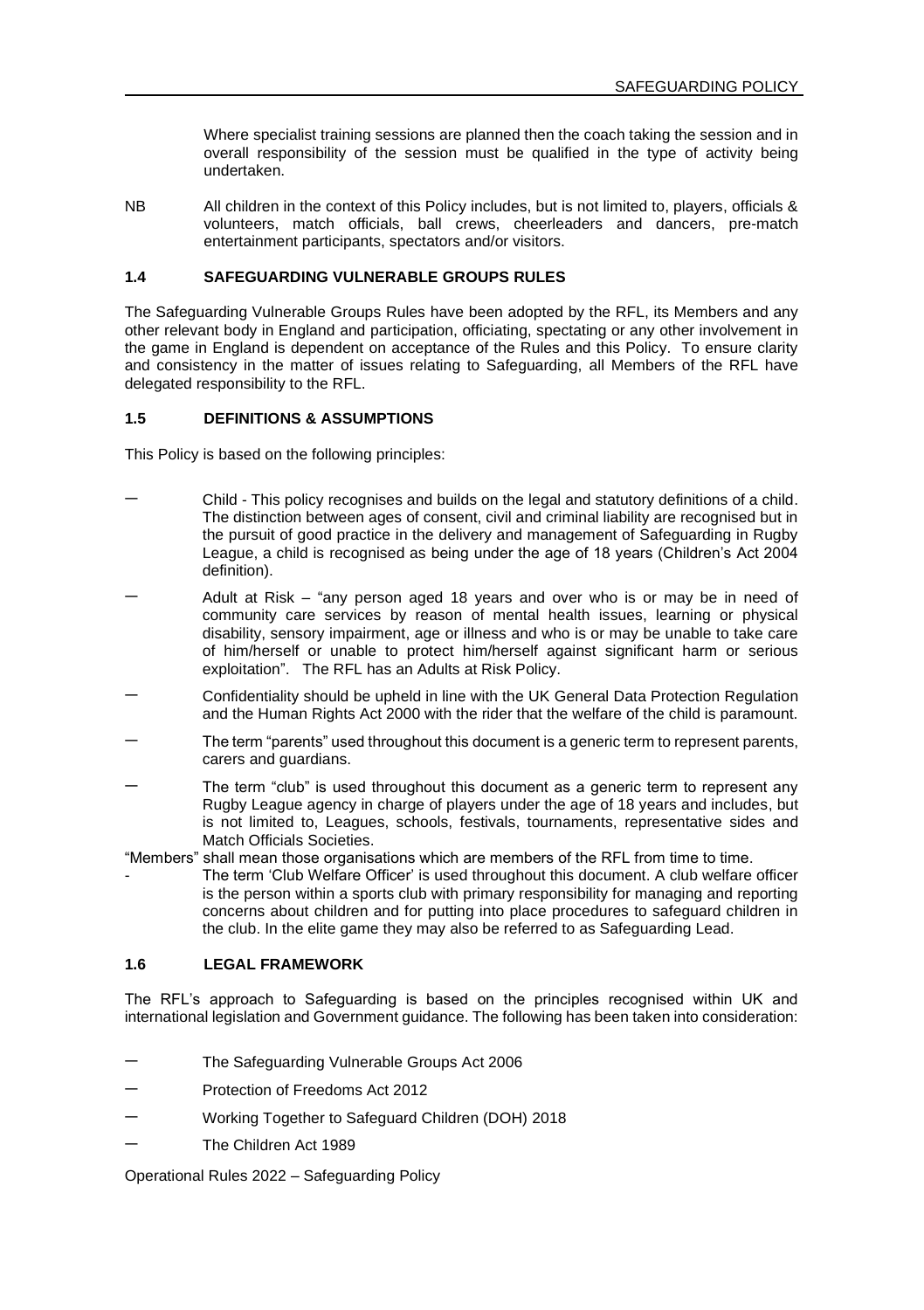- − The Children Act 2004
- The Human Rights Act 1998
- − The Sexual Offences (Amendments) Act 2000
- The Sexual Offences Act 2003
- − The Police Act 1997
- − The Protection of Children Act 1999
- − The Rehabilitation of Offenders Act 1974
- − The General Data Protection Regulations 2018
- The Equalities Act 2010
- − Information Sharing Advice for Safeguarding Practitioners 2015
- − Children and Social Work Act 2017

## **2 RESPONSIBILITY FOR SAFEGUARDING IN RUGBY LEAGUE**

#### **2.1 WHO HAS RESPONSIBILITY FOR SAFEGUARDING IN RUGBY LEAGUE?**

The RFL and all individuals, clubs, leagues, societies, associations and other agencies involved in Rugby League will:

- Accept the moral and legal responsibility to implement safeguarding procedures and to provide a duty of care for children, safeguard their wellbeing and protect them from abuse and poor practice
- Listen to children and respect and promote their rights, wishes and feelings
- Recruit, train and supervise its employees and volunteers to adopt best practice to safeguard and protect children from abuse
- Require all staff and volunteers to adopt and abide by this Safeguarding Policy, the RESPECT Code of Conduct and the Rugby League Coaches' Code of Conduct
- Respond to any allegations appropriately
- − Report all concerns, allegations or disclosures to the RFL (as set out below)
- − Recognise that it is the responsibility of the RFL Safeguarding Case Management Group, experts and agencies to determine whether abuse has taken place but it is everyone's responsibility to report any concerns
- Recognise that working in partnership with children, their parents and other agencies is essential for the protection of children
- − Co-operate fully and promptly with the statutory bodies and/or the RFL in any investigation
- Recognise the statutory responsibility of the Designated Officers (also known as Local Authority Designated Officer) to ensure the welfare of children and work with them to comply with procedures.

### **2.2 RFL SAFEGUARDING MANAGER**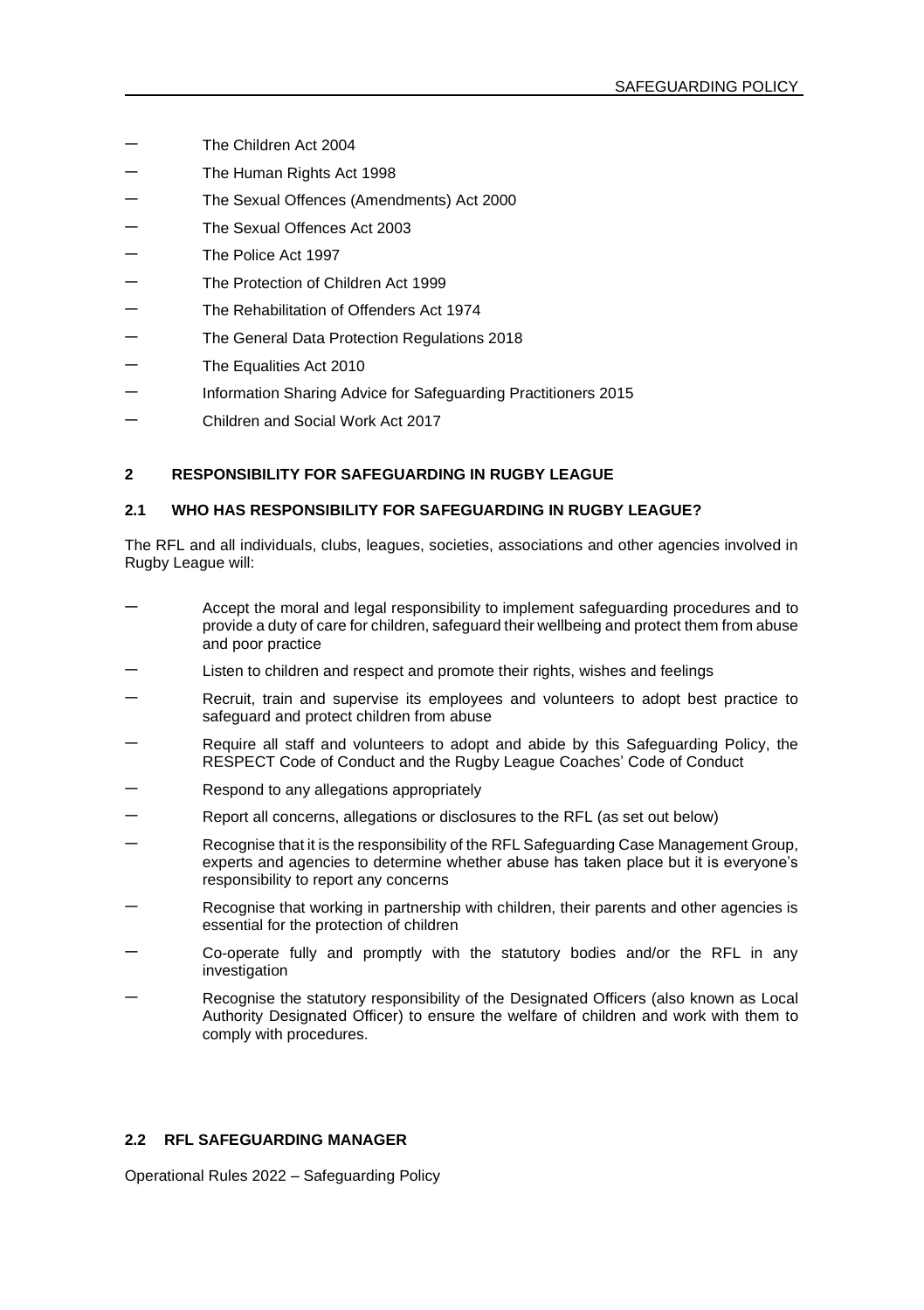The role of the RFL Safeguarding Manager is to:

- Take the lead role in the development and establishment of the RFL's approach to safeguarding children, including reporting to the RFL Board and producing the RFL's Safeguarding Policy
- Manage cases of poor practice and/or abuse reported to the RFL and keep suitable records in accordance with General Data Protection Regulation
- − Manage referrals to Designated Officers and/or Children's Social Care and/or Police and/or other agencies as appropriate
- Be a central point of contact for internal and external agencies
- Represent the RFL at external meetings related to Safeguarding
- − Co-ordinate dissemination of policy, procedures and resources throughout the organisation
- − Provide advice and support to the League and Club and Match Officials' Society Welfare **Officers**
- Advise on the RFL's Safeguarding training needs and develop a training strategy
- Maintain confidentiality in cases except where to do so would put a child at risk
- Maintain, roll out & review the RFL Safeguarding Plan
- − Ensure adherence to CPSU standards
- Attend CPSU National Lead Officers' meetings and training.

#### **2.3 LEAGUE WELFARE OFFICER**

Each League should appoint a League Welfare Officer who has been DBS checked at an enhanced level and attended training as required by the RFL from time to time. The League should notify the RFL Safeguarding Officer who is taking this role for their League. The role of the League Welfare Officers is to provide the following service within their League:

- Ensure that all Clubs have met the Mandatory Safeguarding Requirements as set out from time to time
- Encourage and promote best practice
- − Promote the RFL's education opportunities
- Act as an initial point of contact should a member of a club have a concern or query
- Refer all concerns or queries to the RFL in line with the reporting procedures below
- Act as a link between the RFL and the League
- Receive confidential information from the RFL SCMG about cases on a need to know basis

# **2.4 CLUB WELFARE OFFICER**

All clubs must identify a designated person to take the role of Club Welfare Officer (CWO) who will lead on Safeguarding within the club. Before this person takes up their role they must be registered with the RFL, a process which includes undertaking an enhanced DBS check and attending such training as is required from time to time.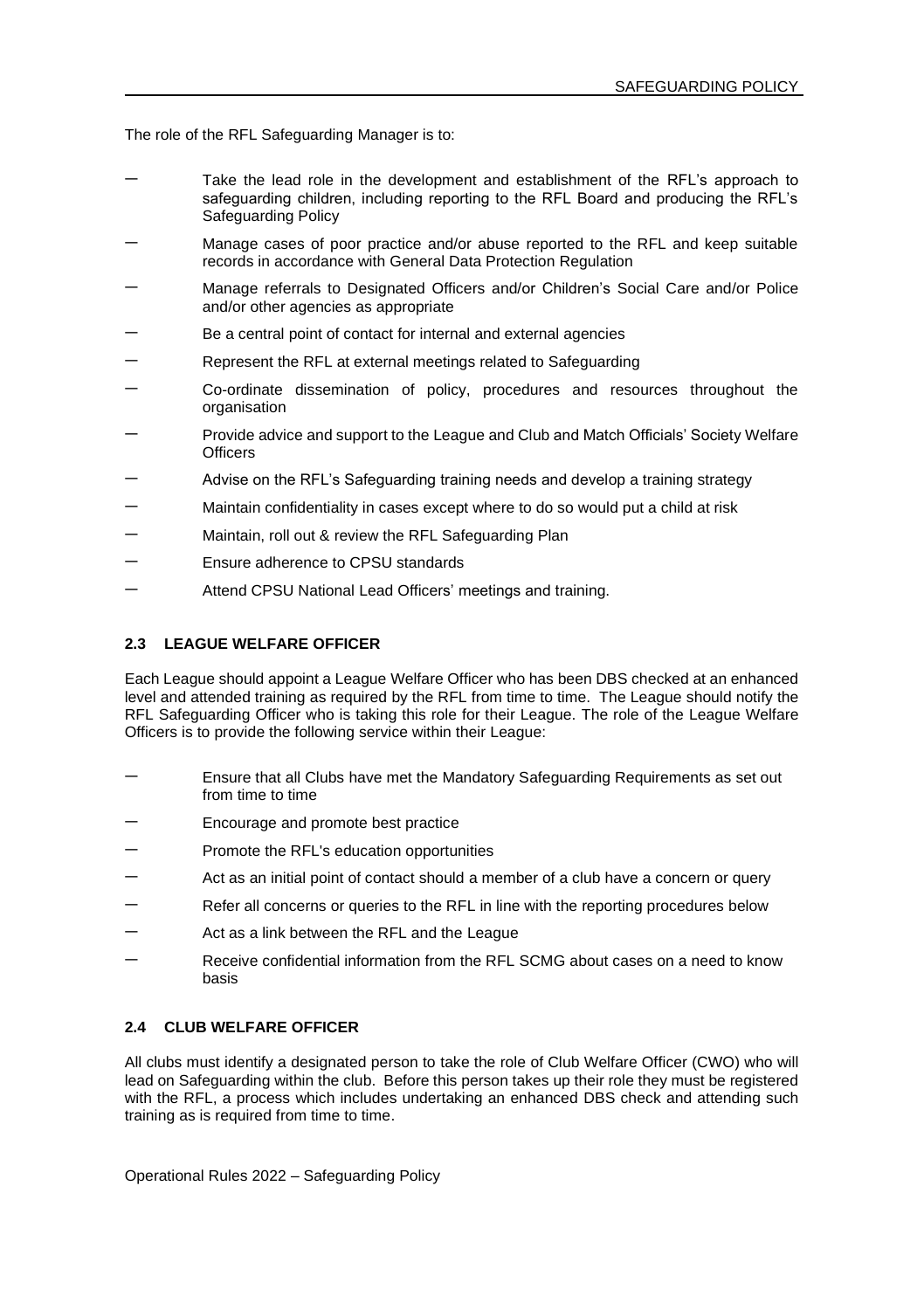The CWO must have a formal role on the club's management committee and be supported by the management committee. The CWO will require support from the club, and designated training and support will be provided by the RFL. Clubs running a number of teams may need to appoint more than one CWO to ensure sufficient cover.

The role of the Club Welfare Officer is to:

- Ensure that the RFL Safeguarding Policy is adhered to within the Club
- Ensure all roles are assessed for eligibility for DBS checks and ensure checks are carried out
- Ensure safe recruitment procedures are followed
- − Attend 'Safeguarding and Protecting Children' course and 'Time to Listen' course and keep the qualifications up to date
- Attend the RFL Safeguarding Conference at least every two years
- Ensure that Coaches have attended the 'Safeguarding and Protecting Children' course
- Act as first point of contact for coaches, parents or children who may have concerns (contact details must be included on the club website and noticeboard)
- Report any concerns to the RFL
- Ensure that information from the RFL is disseminated to relevant club personnel.

The CWO should also be:

- − Appointed and supported by Committee
- Able to identify poor practice and abuse behaviour that is harmful to children.
- Aware of the RFL's role and responsibilities to safequard the welfare of children.
- − Aware of the boundaries of the CWO role, e.g. it is not the CWO's role to investigate allegations; it is the duty of the CWO to report concerns in line with the RFL reporting procedures.
- Able to comply with confidentiality requirements
- − Working within the RFL Safeguarding policy and procedures
- − Aware of Equality and Diversity issues and additional Safeguarding vulnerability.

All the above can be obtained through attending Safeguarding & Protecting Children training, RFL 'Time to Listen' training and via the regular RFL updates and conference.

### **2.5 MATCH OFFICIALS SOCIETY WELFARE OFFICER**

All Match Officials Societies must identify at least one designated person to take the role of Match Officials Society Welfare Officer (MOSWO) to handle Safeguarding issues. Before this person takes up their role they must be registered with the RFL, a process which includes undertaking an enhanced level DBS check and attending such training as required from time to time..

The MOSWO must have a formal role on the Match Officials Society Committee and be supported by the Committee. The MOSWO will require support from all members of the Society, designated training and support will be provided by the RFL.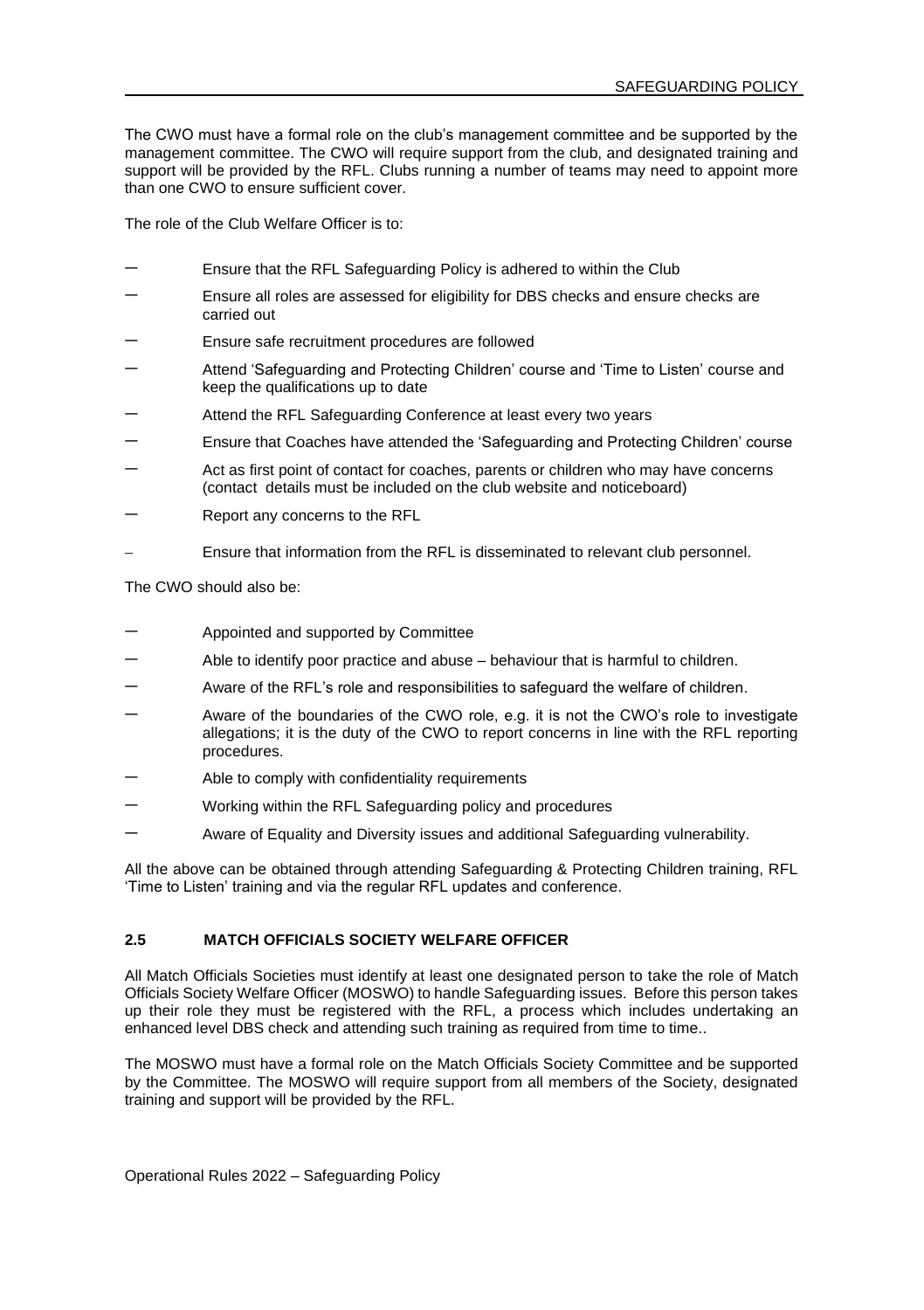The MOSWO has the same role and requires the same knowledge as a CWO as set out above. Throughout this Policy where the term CWO is used the same applies to a MOSWO where applicable.

### **3 BEST SAFEGUARDING PRACTICE IN RUGBY LEAGUE**

### **3.1 DUTY OF CARE**

Every person, club, league or other organisation in Rugby League has a legal duty of care to ensure the safety and welfare of any child involved in Rugby League or related activities, to safeguard them and protect them from foreseeable forms of harm.

Safeguarding involves all involved in Rugby League acknowledging that this duty of care exists and putting practical measures in place throughout the game to minimise the likelihood of foreseeable harm arising.

### **3.2 MANDATORY SAFEGUARDING REQUIREMENTS**

It is essential that every club complies with the Mandatory Safeguarding Requirements set out below. Having these policies and procedures in place is essential. The following is a list of the fundamental duties of every Club to demonstrate this duty of care. Other organisations such as Leagues, schools, festivals, tournaments, representative teams and Match Officials Societies must take the appropriate and relevant steps for their circumstances – the RFL is available to offer advice as required.

#### **All clubs must:**

- Recruit, appoint, register and arrange for the training of a CWO who is the designated contact for Safeguarding issues
- Display their Club's own Safeguarding Policy Statement prominently at the club house where possible and in all cases on the website
- Ensure that all coaches and other volunteers who are engaged in Regulated Activity hold a current RFL DBS
- Follow the RFL reporting procedures by reporting all concerns, allegations and disclosures to the Safeguarding Case Management Group (SCMG)
- Comply with Do Not Deploy, Temporary or Permanent Suspension Orders and inform the SCMG if they believe a person is breaching such an Order
- − Work within Safeguarding Principles including a commitment to RESPECT and Anti-Bullying
- Listen to children to ensure they feel empowered and ensure there is an open and listening environment
- Display CWO contact details around the club and on the website
- Have a Safeguarding policy which everybody at the club understands and puts into practice on a daily basis.
- − Ensure that the following policies & procedures exist within the Club: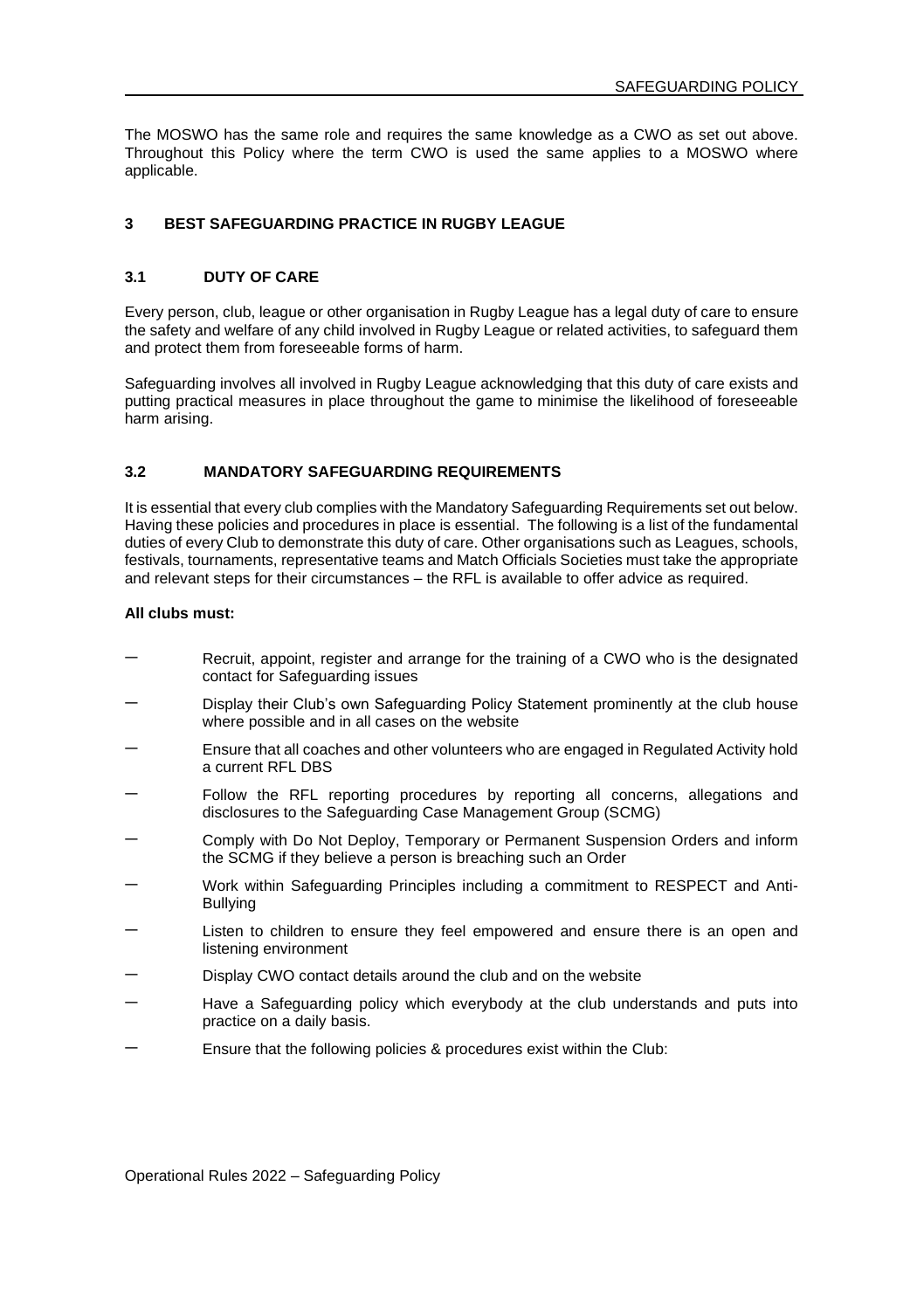# **Policies**

- Safeguarding Policy
- − Selection & Recruitment Policy
- − Whistle Blowing Policy
- − First Aid Standards
- Dressing Room Policy
- − Anti-Bullying Policy
- Equality Policy
- − RESPECT
- − 100% ME Anti-Doping Policy
- − Confidentiality and Data Protection
- Managing Challenging Behaviour & the Use of Force
- − Photography Policy
- Travel Policy
- − Social Media Policy
- Live Streaming Policy
- Escalation Policy

### **Procedures**

- Procedures for reporting concerns of abuse or poor practice
- − Complaints & disciplinary procedures
- System for collecting player information and parental consent
- − A Listening Club forum for children to express their views
- Information for parents and children
- − Transport & away game/tour procedures
- Safer Recruitment and Selection procedures

These policies and procedures are available on request from the RFL either as completed documents or as templates for clubs to adapt to their own circumstances.

### **3.3 RECRUITMENT, EMPLOYMENT AND DEPLOYMENT OF STAFF AND VOLUNTEERS**

Anyone may have the potential to abuse children and some sex offenders use sport as a means to access and groom children in preparation for abuse, therefore all reasonable steps must be taken to ensure that people who are potential perpetrators of abuse or are otherwise unsuitable to work with children and young people due to their sexual or other behaviours are prevented from doing so.

It is also important to ensure that individuals who have a record of violence or an inability to control their temper or a record of domestic or animal abuse or abuse of drugs are appropriately risk assessed and where appropriate do not have access to children.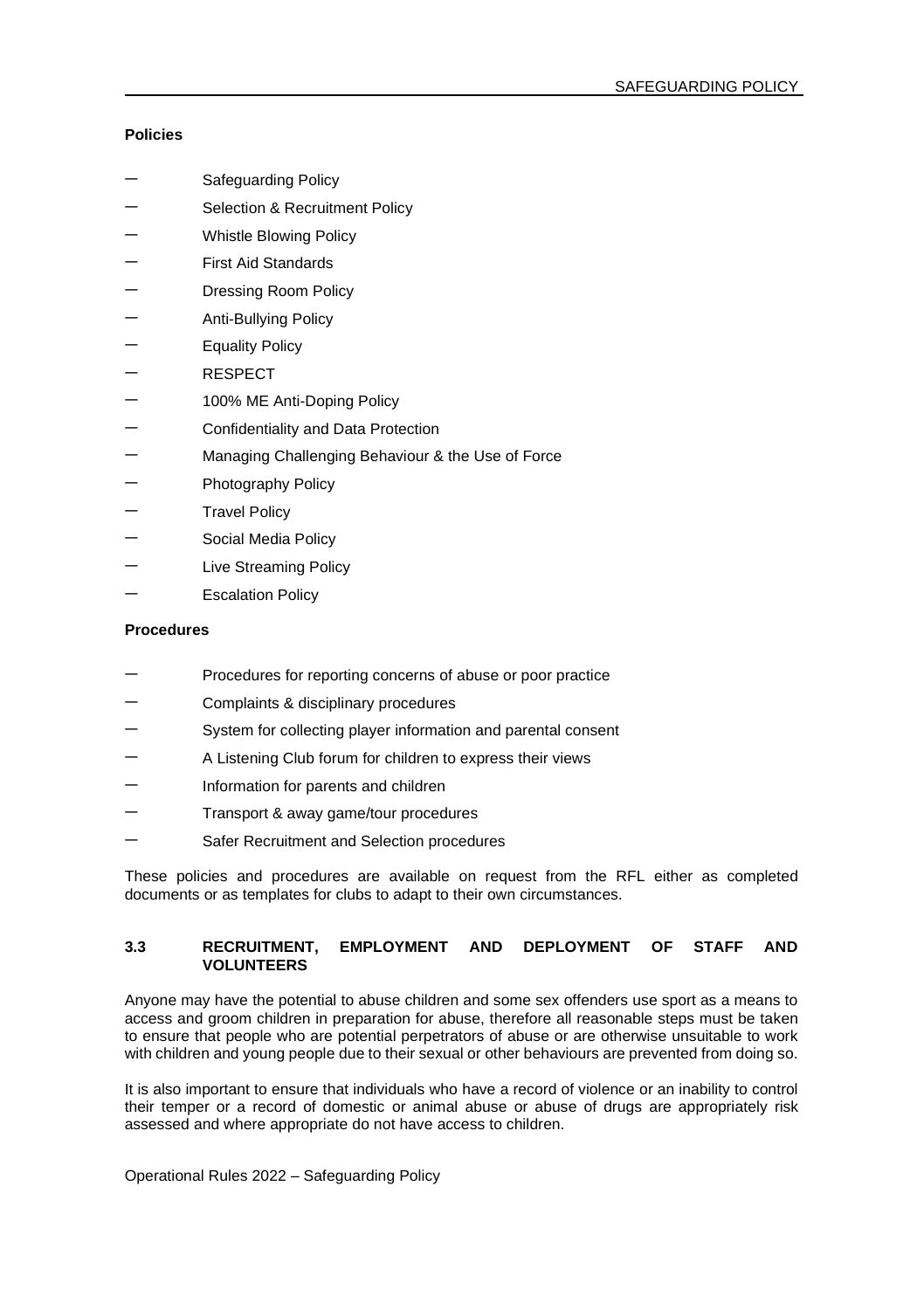However, having a criminal record does not necessarily prohibit an individual from working with children. The RFL are obligated to conduct thorough risk assessments on any DBS disclosures that include relevant information. All staff involved in the risk assessment process are trained and carry out risk assessments in line with their training and the provisions of the RFL Policy on the Rehabilitation of Offenders. It is essential that the same procedures are used consistently for all posts whether staff or volunteers are full time or part-time.

Under this Policy all individuals working on behalf of, or otherwise representing, an organisation are treated as employees whether working in a paid or voluntary capacity.

All Clubs at all levels must use the recruitment procedures set out in detail on the RFL website and these must be followed for all relevant recruitment whether staff or volunteers. Clubs should remember that these procedures should be applied to people who are already involved in the club and subsequently take on a role which gives them greater access to children. Clubs should ensure that those staff and volunteers already involved in the game undergo the appropriate parts of the recruitment procedures in particular DBS checks, although these are only part of a safe and effective recruitment and selection procedure.

In particular, pre-appointment checks should be made including carrying out Disclosure & Barring Service (DBS) checks through the RFL and taking up references. DBS checks must be completed every three years for existing staff or more frequently if instructed to do so by the SCMG. Coaching staff must have their qualifications checked and their coaching licence must be inspected and the number recorded. Coaches must also be reminded that they have agreed to abide by the Coaches' Code Conduct and the RESPECT Code of Conduct. Coaches (and other volunteers where relevant) should be given copies of these documents

In addition, clubs should be clear about their club's aims and philosophy and whether a coach or volunteer is a good match for that club. Carrying carry out interviews, taking up references and criminal record checks are an important part of safe recruitment but also help to check that individuals meet the club ethos.

Once volunteers and staff are in place it is essential that they go through an induction process and that their behaviour and performance is monitored and feedback given. Club Management should be vigilant and look out for any concerns about poor practice or abuse and act on them at an early stage following the guidelines in this document. The Club management should also offer appropriate support, through liaison with the RFL Safeguarding Manager to those who report concerns/complaints and those accused.

#### **3.4 GENERAL PRINCIPLES OF GOOD PRACTICE**

The following is a non-exhaustive list of the general principles of good practice with children:

- Treating all children equally, and with respect and dignity
- Promoting a culture which ensures children are listened to and those views acted on (see RFL Listening Club Initiative)
- − Respecting all children as individuals
- − Always putting the welfare of each child first, before winning matches or achieving goals or supporting coaches;
- Making rugby league fun, enjoyable and promoting fair play
- Ensuring that all disciplinary sanctions are fair, proportionate to the issue and the child's age, and do not involve violent or physical punishment or humiliation
- − Communicating with parents to promote positive outcomes for children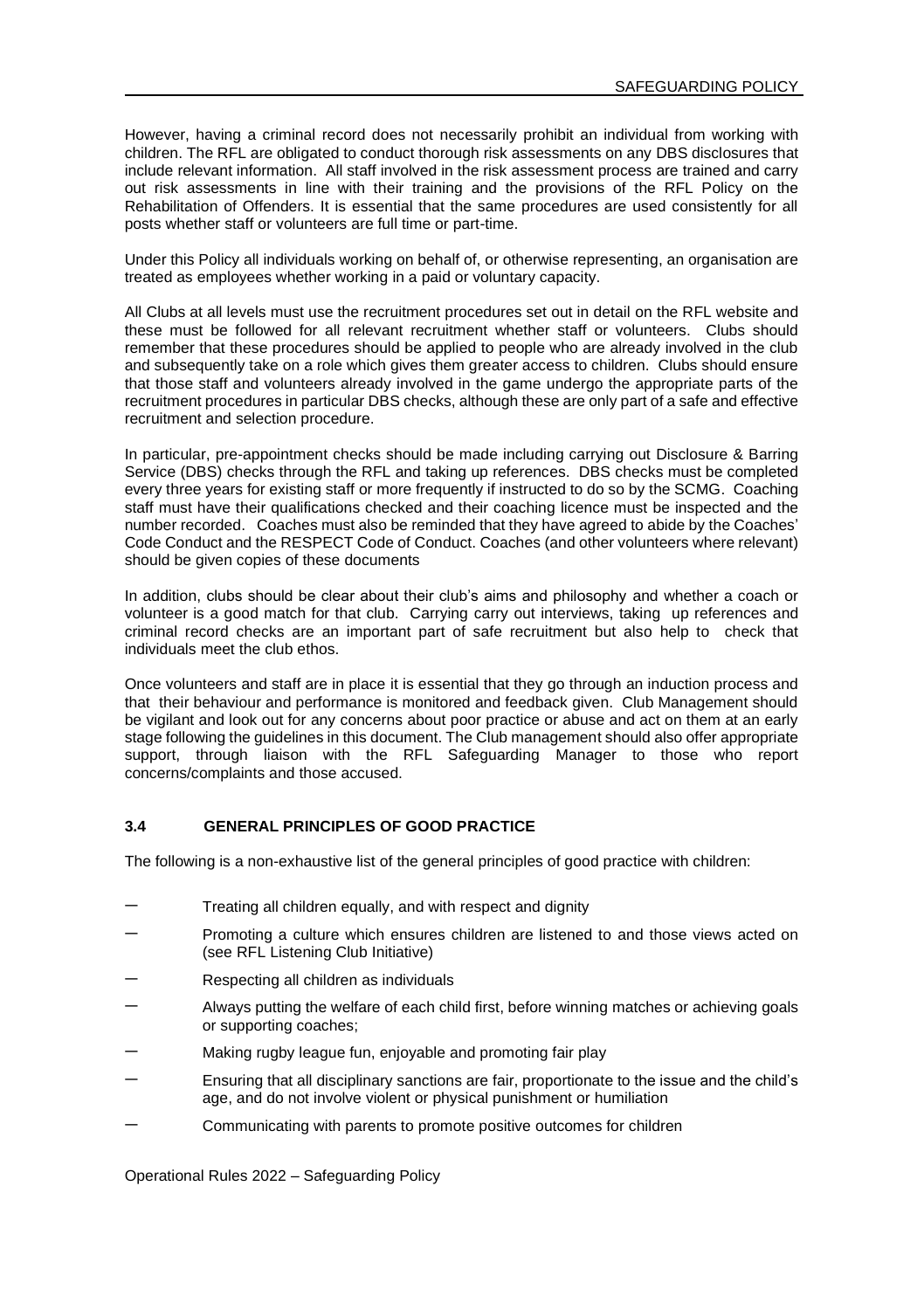- − Physical exertion, e.g. running around the pitch should not be used as a method of punishment
- − Always working in an open environment (e.g. not having private or unobserved situations and encouraging an open environment (e.g. no secrets)
- − Maintaining a safe and appropriate distance, both physical and emotional, with children
- Building balanced relationships based on mutual trust which empowers children to share in the decision-making process
- − Not having sexual relationships with children at the club including 16 or 17 year olds this includes all coaches and other staff or volunteers at a club
- Being an excellent role model this includes not smoking or drinking alcohol in the company of children whilst undertaking any role within an RFL setting, promoting a healthy diet and condemning the use of illegal and performance enhancing substances

Policies covering best practice guidelines for working with children can be found on the RFL website [http://www.rugby-league.com/the\\_rfl/child\\_\\_player\\_welfare](http://www.rugby-league.com/the_rfl/child__player_welfare)

## **3.5 EQUALITY & DIVERSITY**

Equality protects people from being discriminated against on the grounds of group membership i.e. gender, race, age, disability, religious beliefs, faith and sexual orientation. It is based on the legal obligation to comply with anti-discrimination legislation. For more information on relevant Equality legislation please contact the RFL.

Diversity is recognising, valuing and respecting the diversity of everyone. Diversity encompasses visible and non-visible differences which may include, but are not limited to, differences protected by the Equalities Act 2010.

All employees and volunteers should guard against making assumptions about an individual's identity based on stereotypes. As well as being inappropriate it can be very misleading making it less likely that a worker will be able to identify any problems or concerns or gain the trust and respect of the individuals that they are working with.

### **Why is a commitment to Equality and Diversity essential?**

- 1 It is morally the right thing to do both in terms of everyone's wellbeing and the wider reputation of the club as a safe and welcoming environment
- 2 It makes good business sense if a club is seen to be inclusive, to challenge inequality and discrimination and to ensure the safety and well-being of all participants – there will be increased participation particularly among underrepresented groups and a greater likelihood that participants will stay involved
- 3 Legal responsibility if a child experiences discrimination, victimisation or harassment based on their gender, race, disability, religious beliefs, faith, age or sexual orientation the club could face legal proceedings which are costly in terms of possible fines as well as a damaging loss of reputation
- 4 Certain groups can be more vulnerable to abuse.

### **3.6 EDUCATION**

It is essential that a sufficient number of individuals within the club have a basic level of Safeguarding training to ensure that this Policy is adhered to throughout the club. The current course which gives this knowledge is 'Safeguarding and Protecting Children' (SPC.) This course is a UK Coaching course which is required for the RFL L2 Coaching Licence and is strongly recommended for all those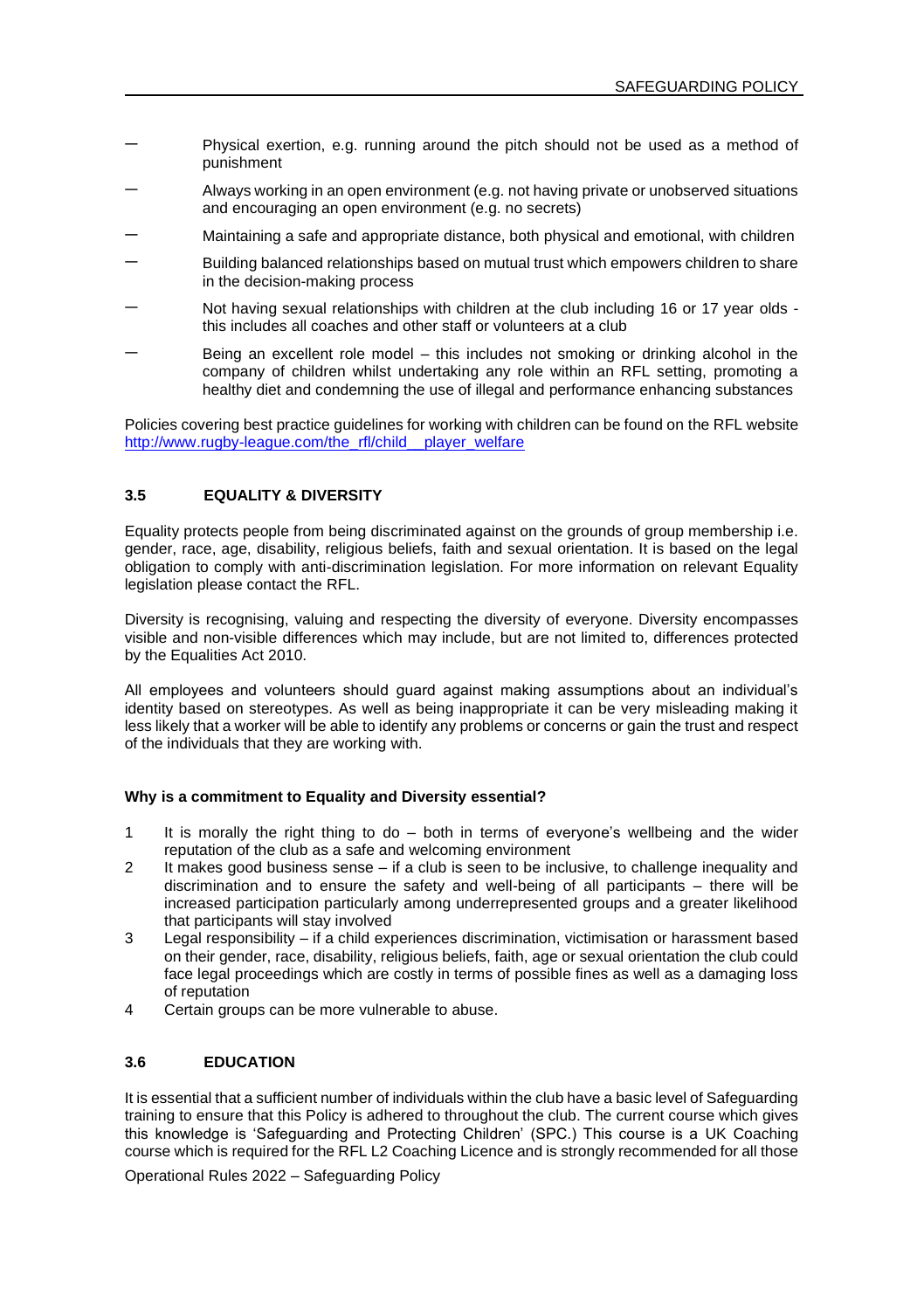working with children. For those who have previously attended this course a refresher is available online.

CWOs need more knowledge than other volunteers in order for them to be as effective as possible in fulfilling their role and responsibilities. This knowledge is imparted through the 'Time To Listen' (TTL) course. This course was designed by the NSPCC Child Protection in Sport Unit (CPSU) and has been amended by the RFL (with CPSU approval) to reflect practices within the game. Although this course is primarily aimed at CWOs, other volunteers are more than welcome to attend in order to increase their knowledge.

#### **3.7 LIVE STREAMING**

Clubs, Leagues and other organisations are regularly making use of live streaming to showcase their matches and events in Rugby League. It is important that those involved in youth and junior Rugby League are aware of the RFL's Live Streaming Policy which can be obtained by contacting the RFL.

This Policy sets out the mandatory requirements when providing a live stream in Rugby League and is intended to encourage good practice and ensure that streaming is done in a safe and appropriate manner.

Further guidance is available from the Safeguarding Manager at the RFL.

### **3.8 MANAGING CHALLENGING BEHAVIOUR**

Coaches & other volunteers may have to deal with challenging behaviour from the children or young people in their care. It is important that those involved in youth and junior Rugby League are aware of the RFL's Policy for Managing Challenging Behaviour which can be found on the RFL website

This Policy aims to encourage good practice, suggest some strategies and sanctions which can be used and identify unacceptable sanctions or interventions which must never be used.

The Policy is based on the following principles:

- The welfare of the child is paramount
- − All those involved in the sport including children, coaches & volunteers should have clear guidelines about the standard of behaviour which is expected and the processes for dealing with behaviour which is unacceptable
- − Children must never be subject to any form of treatment that is harmful, abusive, humiliating or degrading
- Some children's behaviour may be caused by medical or psychological conditions. Coaches & volunteers may need additional help including discussing the child's needs with parents and/or carers and possibly from external agencies that already support that child
- − Rugby League can be a beneficial experience for all children and children should only be excluded from the sport in exceptional cases.

### **4 ABUSE &/OR POOR PRACTICE**

#### **4.1 RECOGNISING ABUSE &/OR POOR PRACTICE**

It is essential that all adults involved with children in Rugby League understand what constitutes abuse and/or poor practice, how to recognise it and how to respond to disclosures and allegations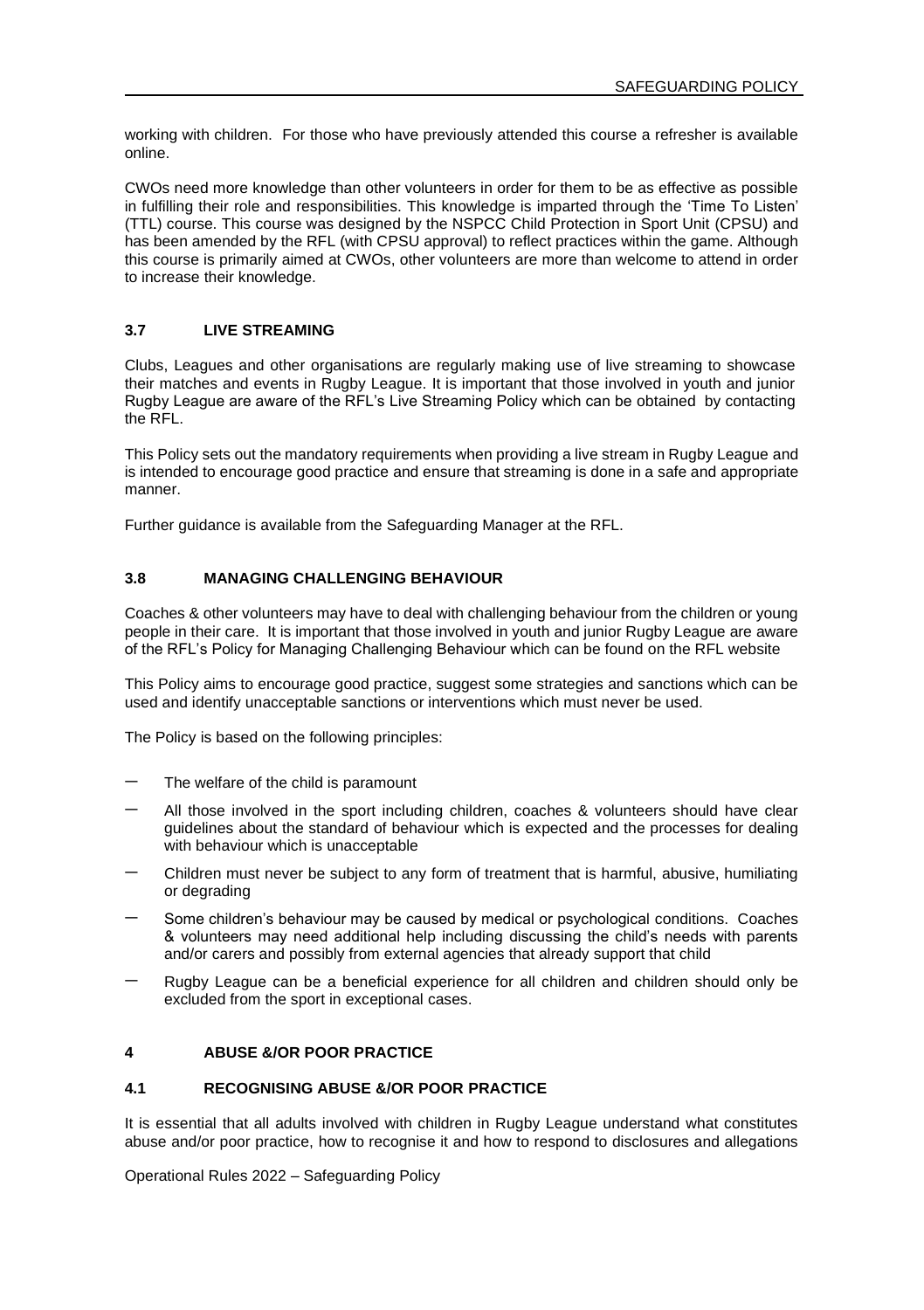(see Section 5). Abuse and poor practice can be very emotive and difficult subjects; however, it is important that they are discussed openly at clubs as this helps create an environment where people are more aware of the issues and sensitive to the needs of children. This open environment also gives people more confidence in recognising abuse and /or poor practice and reacting to it.

Abuse can and does occur outside the family setting. Even for those experienced in working with child abuse, it is not always easy to recognise a situation where abuse may occur or has already taken place. The staff and volunteers in Rugby League, whether in a paid or voluntary capacity, are not experts at such recognition. However, they do have a responsibility to act if they have any concerns about the behaviour of someone (an adult or another child) towards a child and to follow the procedures set out in Section 5 of this document.

## **4.2 DEFINING ABUSE**

Any person may abuse or neglect a child by inflicting harm or by failing to act to prevent harm. Children may be abused in a family or institutional or club environment by people known to them or more rarely by a stranger. Children can be abused by adults or by other children and some forms of abuse may be carried out through social media.

The effects of abuse can be extremely damaging and if allowed to continue or left unacknowledged may follow a person into adulthood. For instance, a person who has been abused as a child may find it difficult to maintain stable or trusting relationships, may suffer from low self-esteem or selfharm, may become involved in drugs or prostitution, may attempt suicide and may inflict the same behaviour on to other children in future.

# **4.2.1 Categories of Abuse**

### **i) Physical Abuse**

Physical abuse occurs if people physically hit, burn, poison, shake or in some way hurt or injure children and young people, or fail to prevent these injuries from happening. In Rugby League, physical abuse could happen where training methods are inappropriate for the developmental age of the child or young person, where they are allowed to play with an injury or when concussed or potentially concussed or before the appropriate Graduated Return To Play has been completed or where inappropriate drugs or alcohol are offered or accepted. It would clearly happen if a child or young person is hit or physically restrained or manhandled by those supervising the game or training session.

### **ii) Neglect**

Neglect takes place if adults fail to meet a child or young person's basic physical needs, e.g. for food, warmth and clothing, or emotional needs such as attention and affection. It occurs if children or young people are left alone or inadequately supervised or where they are exposed to danger, injury or extreme weather conditions. In Rugby League, neglect could occur if children or young people do not have proper supervision, clothing or are allowed or encouraged to play whilst injured or the concussion rules are not followed. It could occur if a child or young person's particular health needs are disregarded before, during, or after a game.

#### **iii) Sexual Abuse**

Sexual abuse occurs if children or young people are used to meet another person's sexual needs. This includes any form of sexual behaviour with a child or young person (by an adult or another child or young person), the use of sexually explicit language and jokes, inappropriate touching and exposure to pornographic material. It also includes 'sexting' an increasingly common activity among children and young people, where they share inappropriate or explicit images on-line or through mobile phones. 1 in 4 children have received unwanted images on the subject of sex according to the NSPCC 2014. Creating an indecent image of someone under 18 or sending such images is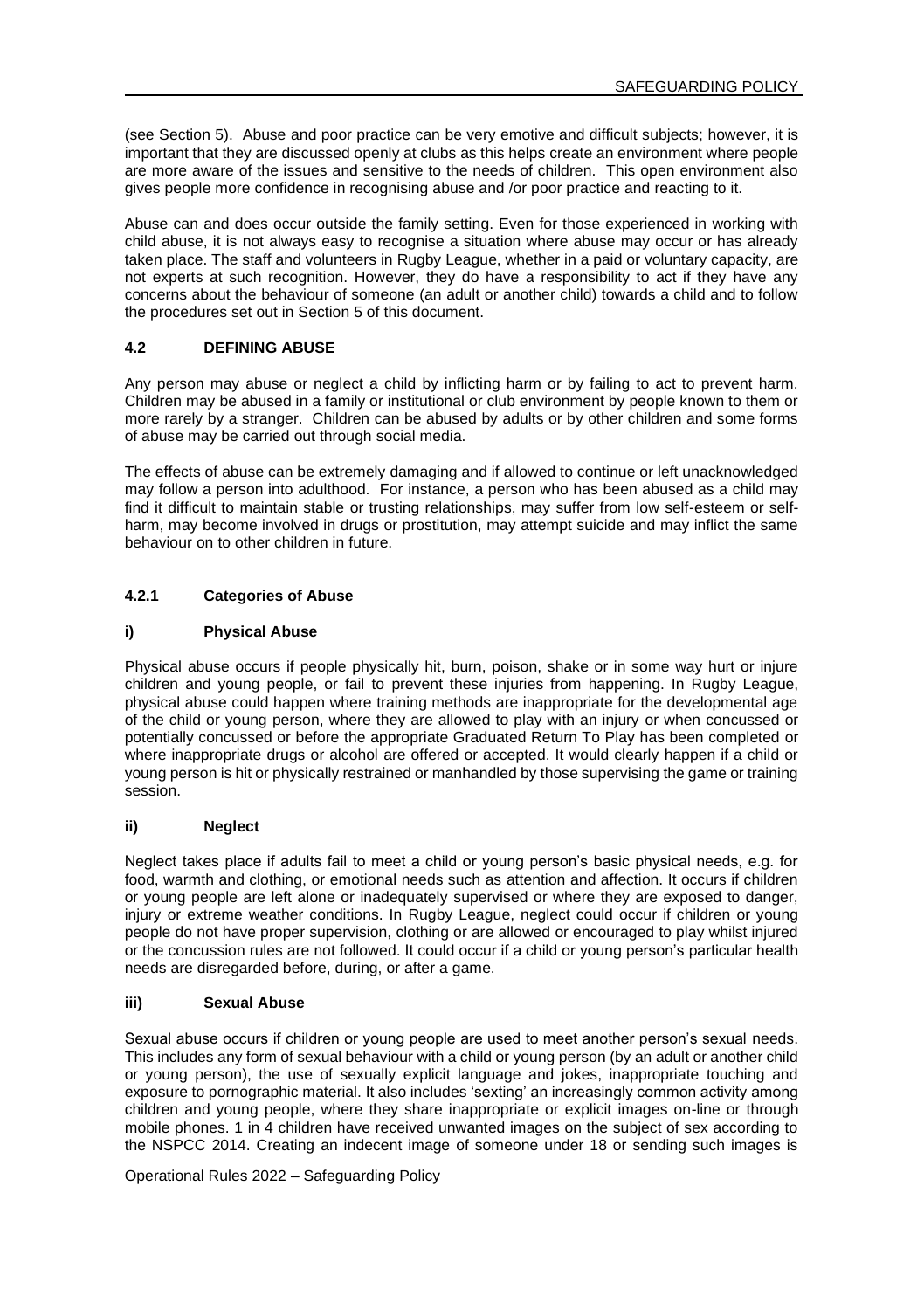against the law. Sexual abuse can occur in Rugby League. For example, where there is inappropriate touching, or where sexually-explicit jokes occur between adults and children or young people or if indecent images are taken or adapted and placed on pornography sites.

### **iv) Emotional Abuse**

Emotional abuse includes frequent threatening, taunting or sarcastic behaviour, along with holding affection or being extremely overprotective. It includes racist or sexist behaviour and demeaning initiation ceremonies. It can be inflicted by other children and young people as well as by adults. Children and young people who are being abused or bullied in any way will also experience emotional abuse. In Rugby League, coaches or parents emotionally abuse children and young people if they constantly criticise, abuse their power, or impose unrealistic pressure to perform to a high standard. It may also occur if a club allows members to deride people with disabilities or from minority cultures and use derogatory language about them.

### **v) Bullying**

Although anyone can be the target of bullying, children and young people who are perceived as "different" from the majority may be at greater risk of bullying. This includes children and young people from minority cultures or children and young people with disabilities. Bullying can be defined as:

- Physical: hitting, kicking and theft
- Verbal: name calling, constant teasing, sarcasm, racist or homophobic taunts, threats and gestures
- Emotional: tormenting, mobile text messaging, ridiculing, humiliating and ignoring
- Sexual: unwanted physical contact or sexually abusive comments.

Bullying can take place anywhere, but is more likely to take place where there is inadequate supervision. In Rugby League it is more likely to take place in the changing rooms or on the way to and from the Rugby League pitch - but can also take place at a training session or in a competition. Rugby League's competitive nature can create and even support an environment for the bully if individuals and clubs are unaware.

In an NSPCC survey of young people (2000), bullying was reported to be the most common source of distress and anxiety.

The bully in Rugby League can be:

- − A parent who pushes too hard
- − A coach or manager who has a win-at-all-costs philosophy
- A coach who excludes a player or does not give them game time
- − Allowing other children or parents to make decisions on excluding a child
- − A child or young person intimidating another
- An official who places unfair pressure on a child or young person.

Bullying includes Cyber-Bullying which is using on-line spaces to spread rumours about someone or exclude them. It can also include text messaging, including video and picture messaging.

### **vi) Child Trafficking &/or Modern Day Slavery**

Child Trafficking and/or Modern Day Slavery involve the taking of children out of their protective environment and preying on their vulnerability for the purpose of exploitation. Any concerns about the possibility of a child or young person being trafficked or enslaved should be reported via the statutory agencies.

Although no precise figures exist, the International Labour Organization (in 2005) estimated that between 980,000 to 1,225,000 children - both boys and girls - are in a forced labour situation as a result of trafficking internationally.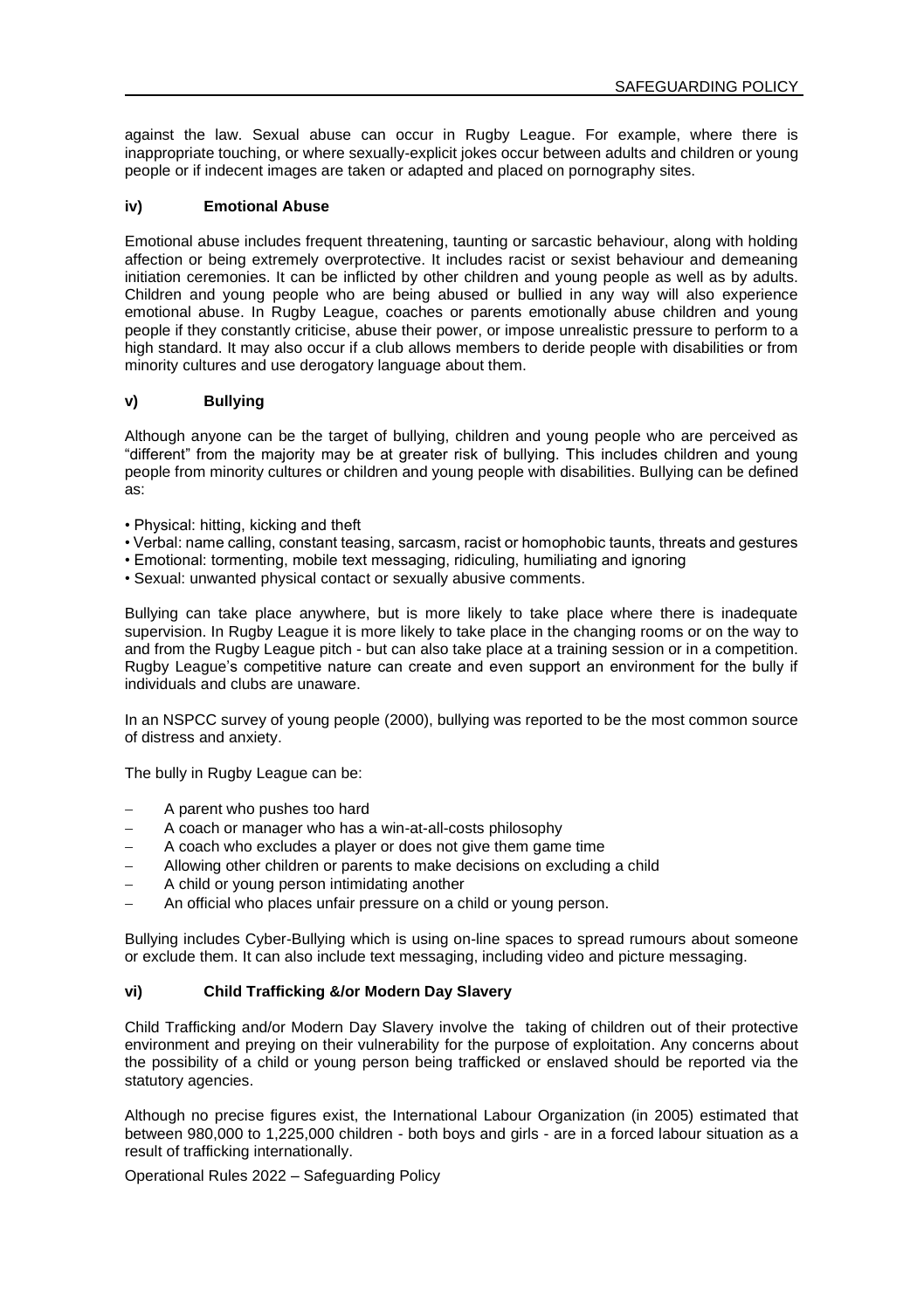## **vii) Female Genital Mutilation**

Female genital mutilation is a form of child abuse common to some African, Asian and Middle Eastern communities in the UK. This illegal and life-threatening initiation ritual can leave young victims in agony and with physical and psychological problems that can continue into adulthood. Carried out in secret and often without anaesthetic it involves the partial or total removal of the external female genital organs. The NSPCC Female Genital Mutilation (FGM) helpline offers specialist advice, information and support to anyone concerned that a child's welfare is at risk because of female genital mutilation. Though callers' details can remain anonymous, any information that could protect a child from abuse will be passed to the Police or Social Care services. Clubs should be mindful if a regular attender goes missing from a club or if a child, their peer or relative starts expressing worries about a trip abroad. If you are worried that a child may be at risk of FGM, you can contact the 24 hour helpline anonymously on 0800 028 3550 or email fgmhelp@nspcc.org.uk. If you wish to find out more about FGM then you can access the NSPCC's fact sheet[: https://learning.nspcc.org.uk/child-abuse-and-neglect/fgm](https://learning.nspcc.org.uk/child-abuse-and-neglect/fgm)

## **viii) Forced Marriage**

A forced marriage is where one or both people do not (or in cases of people with learning disabilities, cannot) consent to the marriage and pressure or abuse is used. It is recognised in the UK as a form of violence against women and men, domestic/child abuse and a serious abuse of human rights. The pressure put on people to marry against their will can be physical (including threats, actual physical violence and sexual violence) or emotional and psychological (for example, when someone is made to feel like they're bringing shame on their family).

The Forced Marriage Unit (FMU) operates a public helpline to provide advice and support to victims and those being pressurised into forced marriages. Of the 1,300 plus cases dealt with in 2012 40% of victims were under 18. If you are worried that a child may be at risk of forced marriage, you can contact FMU via the helpline on 020 7008 0151 or email [fmu@fco.gov.uk](mailto:fmu@fco.gov.uk) . For more information on forced marriages go t[o www.gov.uk/forced-marriage](http://www.gov.uk/forced-marriage)

### **ix) Honour Based Violence**

The term 'Honour Based Violence' (HBV) is the internationally recognised term describing cultural justifications for violence and abuse. It justifies the use of certain types of violence and abuse against women, men and children. The Association of Chief Police Officers defines HBV as: 'A crime or incident, which has or may have been committed, to protect or defend the honour of the family and/or community'. HBV cuts across all cultures, nationalities, faith groups and communities and transcends national and international boundaries. HBV is also a Domestic Abuse issue, a Child Abuse concern and a crime. If you are worried that a child may be at risk of HBV contact Children's Social Care for further advice and guidance or speak to the RFL Safeguarding Manager.

### **x) Radicalisation**

Protecting children from the risk of radicalisation should be seen as part of an organisation's wider safeguarding duties and is similar in nature to protecting children from other forms of harm and abuse. During the process of radicalisation, it is possible to intervene to prevent vulnerable people being radicalised.

Radicalisation refers to the process by which a person comes to support terrorism and/or forms of extremism. There is no single way of identifying an individual who is likely to be susceptible to an extremist ideology. It can happen in many different ways and settings. Specific background factors may contribute to vulnerability which are often combined with specific influences such as family, friends or online, and with specific needs for which an extremist or terrorist or racist or supremist group may appear to provide an answer. The internet and the use of social media in particular has become a major factor in the radicalisation of young people. As with managing other safeguarding risks, staff/volunteers should be alert to changes in children's behaviour which could indicate that they may be in need of help or protection.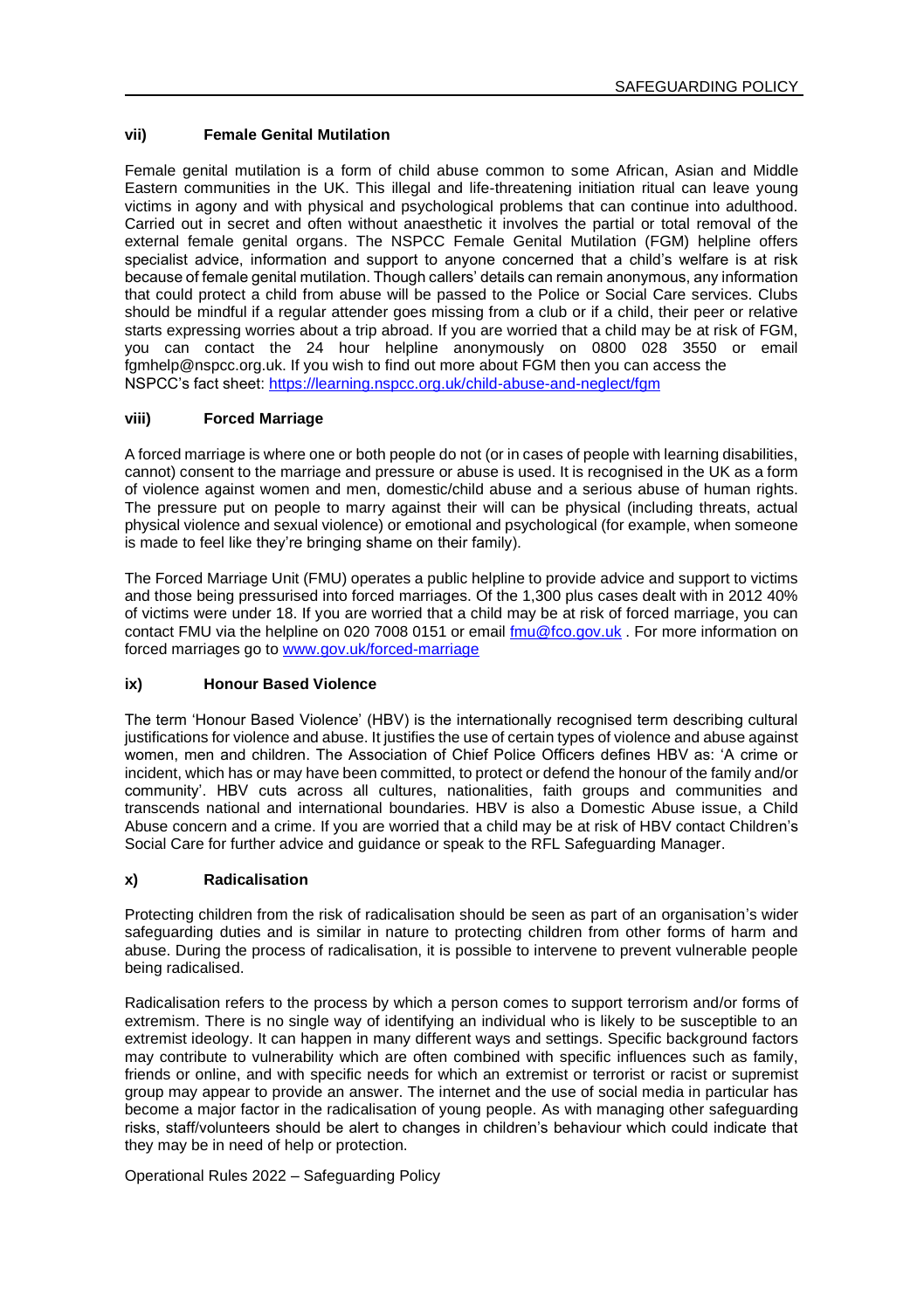## **xi) Child criminal (CCE) and sexual exploitation (CSE)**

Child Criminal and Child Sexual Exploitation are complex issues that everyone who works with children, young people and/ or their families should have a good understanding of. They both involve hidden crimes and young people often know their abuser.

When a child is being exploited in either of these ways, they may be given things such as gifts, drugs, money, status and affection, in exchange for performing sexual activities or taking part in criminal activities.

If a child reports either of these forms of abuse to you or you suspect a child is involved in criminal or sexual exploitation you should report this to the RFL Safeguarding manager as soon as possible

### **4.2.2 Poor Practice**

Poor practice is the term used to describe practice which falls below the standards expected to such an extent that a child's welfare is compromised and is where an adult's or another child's behaviour is inappropriate and may be causing concern to a child. In application of this Policy, poor practice includes any behaviour of a Safeguarding nature which contravenes the RESPECT Code of Conduct or Coaches' Code of Conduct, infringes an individual's rights and/ or is a failure to fulfil the highest standards of care. Poor practice is unacceptable in Rugby League, should never be sanctioned and will be treated seriously with appropriate actions taken.

Some examples of Poor Practice are:

- Insufficient care is taken to avoid injuries e.g. by excessive training or inappropriate training for the age or maturity, experience and ability of players;
- Giving continued and unnecessary preferential treatment to individuals and regularly or unfairly rejecting others e.g. singling out and focusing on the talented players or the coach's own children or not having a fair team selection policy;
- − Having a win at all costs mentality
- − A club supporting a coach so that it appears that this overrides the principle that the welfare of the child is paramount
- Placing children in potentially compromising and uncomfortable situations with adults
- − Allowing abusive or concerning practices to go unchallenged and unreported e.g. failing to deal with or report a coach who ridicules or swears at players who make a mistake during a match
- Failing to adhere to the game's RESPECT or other codes of conduct including the use of foul and abusive language
- Issuing disciplinary sanctions which are not proportionate to age and/or involve violent or physical punishment or humiliation
- − Excluding a child from a club without working with the child and parents to improve behaviour
- − Adults participating in training sessions or drills including other variants of the sport. E.g., touch and pass with children under the age of 14.

### **4.2.3 Practice Never to be Sanctioned**

No one involved in the game should ever:

- Engage in rough, physical or sexually provocative games, including horseplay
- Share a room with a child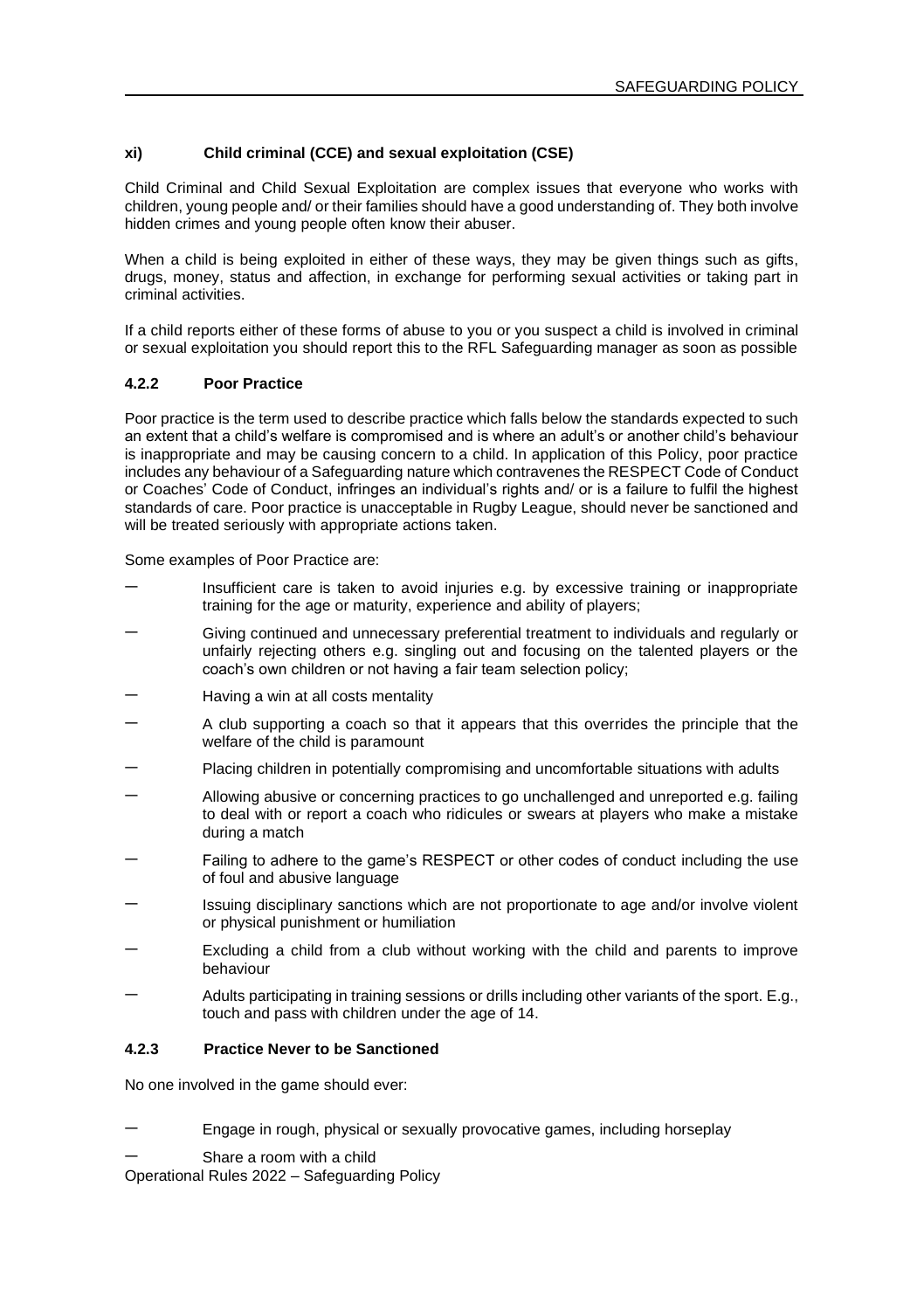- Shower with a child
- Allow or engage in any form of inappropriate touching
- Using or allowing children to use inappropriate language unchallenged
- Make sexually suggestive comments to a child, even in fun
- Reduce a child to tears as a form of control
- − Allow allegations made by a child go unchallenged, unrecorded or not acted upon;
- Do things of a personal nature for children, young people or disabled adults, that they can do for themselves
- Take a child or children to their home where they will be alone with them
- − Invite or allow a child or children to stay with them at their home unsupervised
- − Contact a child directly by telephone or social media
- Allow or encourage children to drink alcohol, take drugs or smoke
- − Ignoring Health & Safety Rules

#### **N.B Personal Care**

It should be clear to everyone at the club (including young people and their parents/carers) that sports coaches and other volunteers should not be involved in providing intimate personal care for young or disabled participants. This should always be the responsibility of the parents, carers or other identified chaperones, care staff or volunteers. The reasons for this include:

- It puts the child in a potentially vulnerable position
- The potential negative impact on the young person's privacy and dignity
- Sports staff are unlikely to be trained to carry out this role and it isn't their role they are there to facilitate and supervise sports activities • It can impact on the level of adult supervision for the remainder of the group
- There may be health and safety considerations around manual handling procedures
- The adult may be vulnerable to others misinterpreting their behaviour or motivation, and may result in concerns or allegations arising
- It can reinforce the child's vulnerability and lack of autonomy
- It models and may help to perpetuate poor practice

If any of the following incidents should occur to staff or volunteers they should be reported immediately to another colleague/CWO and make a written note of the event. This action should be taken as soon as possible for the protection of all individuals concerned. Parents should also be informed of the incident:

- If you accidentally hurt a player
- If he/she seems distressed in any manner
- If a player appears to be sexually aroused by your actions
- If a player misunderstands or misinterprets something you have done.

## **4.3 INDICATORS OF ABUSE**

Children and young people may be reluctant to tell someone when they are being abused or may be bullied out of disclosing or be forced to retract their concerns, so it is essential that every adult is aware of the possible signals that a child and young person's welfare or safety is being threatened.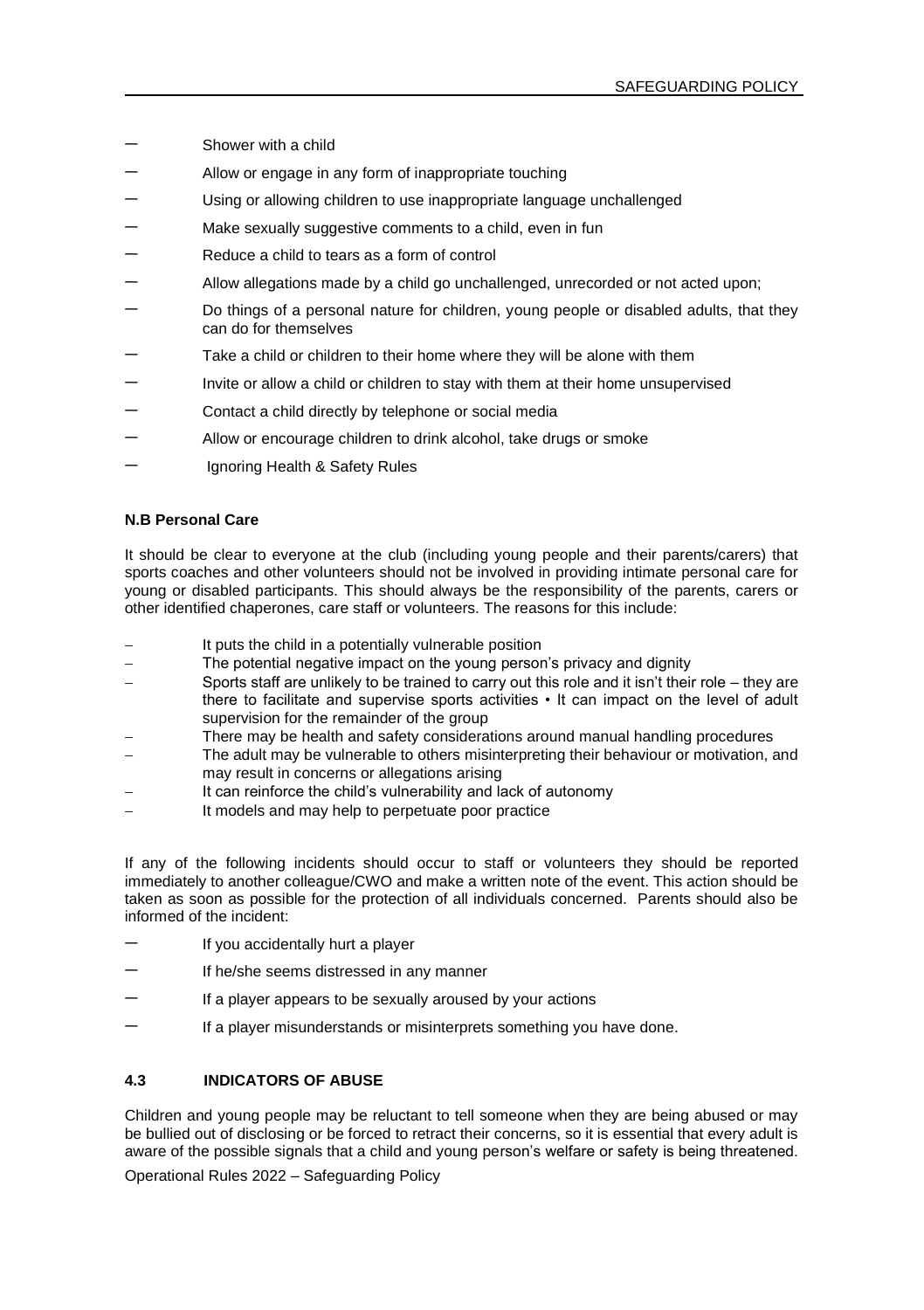However, there is rarely a clear sign and you may often have to piece together various snippets of information and rely on your instinct that something does not seem quite right. You may have one piece of information that, when added to that of others, forms a clear picture of abuse. This is often compared to fitting pieces of a jigsaw together. Only when you have a few pieces can you start to see the true picture.

It is not the responsibility of those working in Rugby League to decide that child abuse is occurring, but it is their responsibility to act and pass on suspicions and/or information to the RFL SCMG and/or appropriate statutory agencies.

The list below gives some possible physical and behavioural signs of abuse. Some are very explicit and specific, others are much more general. You need to be careful as any one of these signs might have another very plausible explanation, such as a death in the family, loss of a pet, an absent family member or problems at school. However, you should remember to raise your concerns if there is a combination of unexplained changes over a period of time. Never allow a child or young person's disability or cultural difference to explain away concerns. This is not a judgement for you to make.

Indications that a child may be being abused include the following:

| <b>Physical Abuse</b>                                  | Fear of contact, aggression, temper, running away, fear of going<br>home, reluctance to change or uncover body, depression, withdrawal,<br>bullying or abuse of others.<br>Unexplained and unusual bruising, finger and strap marks, cigarette                                                                                                                                                           |
|--------------------------------------------------------|----------------------------------------------------------------------------------------------------------------------------------------------------------------------------------------------------------------------------------------------------------------------------------------------------------------------------------------------------------------------------------------------------------|
|                                                        | burns, bite marks, fractures, scalds, missing teeth.                                                                                                                                                                                                                                                                                                                                                     |
| Neglect                                                | Always being tired, early or late, absent, few friends, regularly left<br>alone, stealing, no money, parents or carers not attending or<br>supportive.<br>Constant hunger, dirty, ill-fitting clothes, inappropriate clothing, weight<br>change, untreated conditions and continual minor infections.                                                                                                    |
| Sexual Abuse/Female<br><b>Genital Mutilation</b>       | Apparent fear of someone, nightmares, running away, sexually explicit<br>knowledge or behaviour, masturbation, bedwetting, eating problems,<br>substance abuse, unexplained money or gifts, acting out with toys,<br>self-harm. Distress or anxiety on reading texts, being withdrawn,<br>anger, moodiness, reduced performance.<br>Genital pain, itching, bleeding, bruising, discharge, stomach pains, |
|                                                        | discomfort, pregnancy, incontinence, urinary infections, STDs, thrush,<br>pain on passing motions.                                                                                                                                                                                                                                                                                                       |
| <b>Emotional Abuse</b>                                 | Unable to play, fear of mistakes, low self-esteem, fear of telling<br>parents, withdrawn, unexplained speech & language difficulties, few<br>friends.<br>Weight change, lack or growth or development, unexplained speech<br>disorders, self-harm.                                                                                                                                                       |
| <b>Bullying</b>                                        | Difficulty making friends, anxiety over school, truancy, withdrawn,<br>anger, moodiness, suicide attempts, reduced performance, money<br>and possessions lost, stealing, distress and anxiety on reading texts<br>Weight change, unexplained injuries and bruising, stomach and<br>headaches, bedwetting, hair pulled out.                                                                               |
| Forced<br>Marriage/Female<br><b>Genital Mutilation</b> | A regular attender goes missing from the club or a child, their peer or<br>relative starts expressing worries about a trip abroad.                                                                                                                                                                                                                                                                       |
| Radicalisation                                         | Showing sympathy for extremist causes, glorifying violence, especially<br>to other faiths or cultures, making remarks or comments about being<br>at extremist events or rallies outside school, intolerance of difference,<br>including faith, culture, gender, race or sexuality or attempts to impose<br>extremist views or practices on others.                                                       |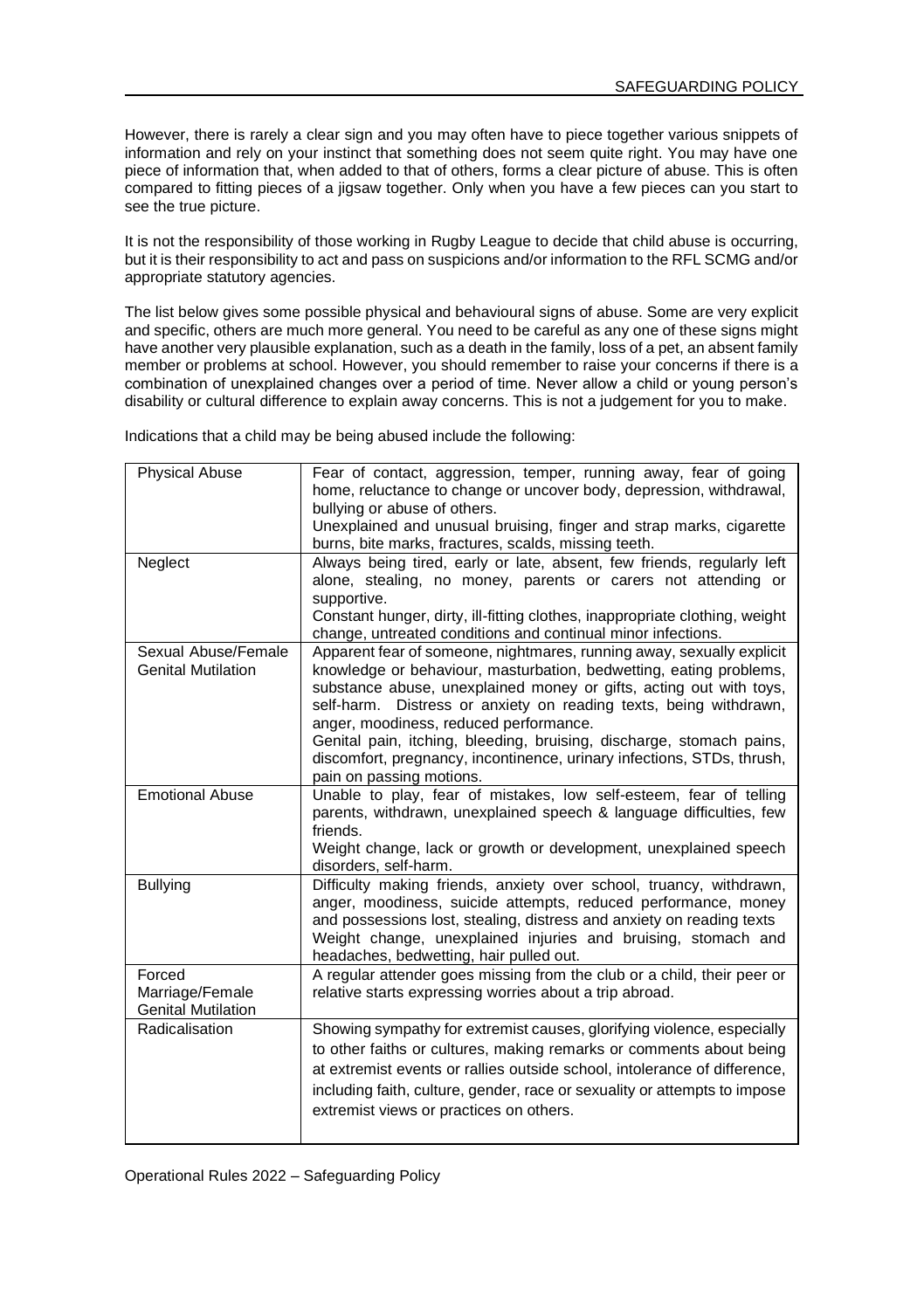| Child<br>Exploitation | Criminal | Children who are being criminally exploited may be recruited to gangs<br>to commit crimes. There are many signs to look out for which may<br>indicate a child is being criminally exploited which include but not<br>limited to them going missing, hanging out with older peers, being<br>angry, violent or aggressive. Having unexplained items and buying<br>new things and self-harming or feeling emotionally unwell. |
|-----------------------|----------|----------------------------------------------------------------------------------------------------------------------------------------------------------------------------------------------------------------------------------------------------------------------------------------------------------------------------------------------------------------------------------------------------------------------------|
| Child<br>Exploitation | Sexual   | Sexual exploitation can be difficult to spot and sometimes mistaken for<br>'normal' teenage behaviour. However, you may notice sharp changes<br>in mood or character, the child may have money or other things they<br>can't or won't explain.                                                                                                                                                                             |

The RFL website <https://www.rugby-league.com/governance/safeguarding/reporting-a-concern> contains detailed information about how to report any concerns.

# **4.4 AWARENESS OF INCREASED VULNERABILITY TO ABUSE**

All those involved in rugby league need to be aware that some children can be more vulnerable to abuse because of their needs and background.

#### **4.4.1 Disability**

Disabled Children may be more vulnerable to abuse because they may:

- − Require intimate personal care
- Experience negative attitudes and abuse due to their disability
- May be ignored and excluded from activities if people fail to recognise that it is the barriers that society puts up which prevent their involvement not their disability *per se*
- May be dependent on their abuser for care
- Be less able to resist either verbally or physically
- Have a smaller network of friends to support and protect them
- Lack access to peer groups to discover what is acceptable behaviour
- Have significant communication difficulties including the use of sign language
- Be more likely to have their verbal or non-verbal communication misinterpreted as relating to their disability rather than abusive experiences
- − Have medical needs which may be used to explain abuse.

## **4.4.2 Black, Asian & other Minority Ethnic groups**

Children from Black, Asian & other Minority Ethnic groups may be more vulnerable to abuse because they may:

- Experience racism and racist attitudes
- Expect to be ignored by people in authority due to experience of institutionalised racism
- Be afraid of further abuse or racist abuse if they challenge others
- Be subjected to myths based on racial stereotyping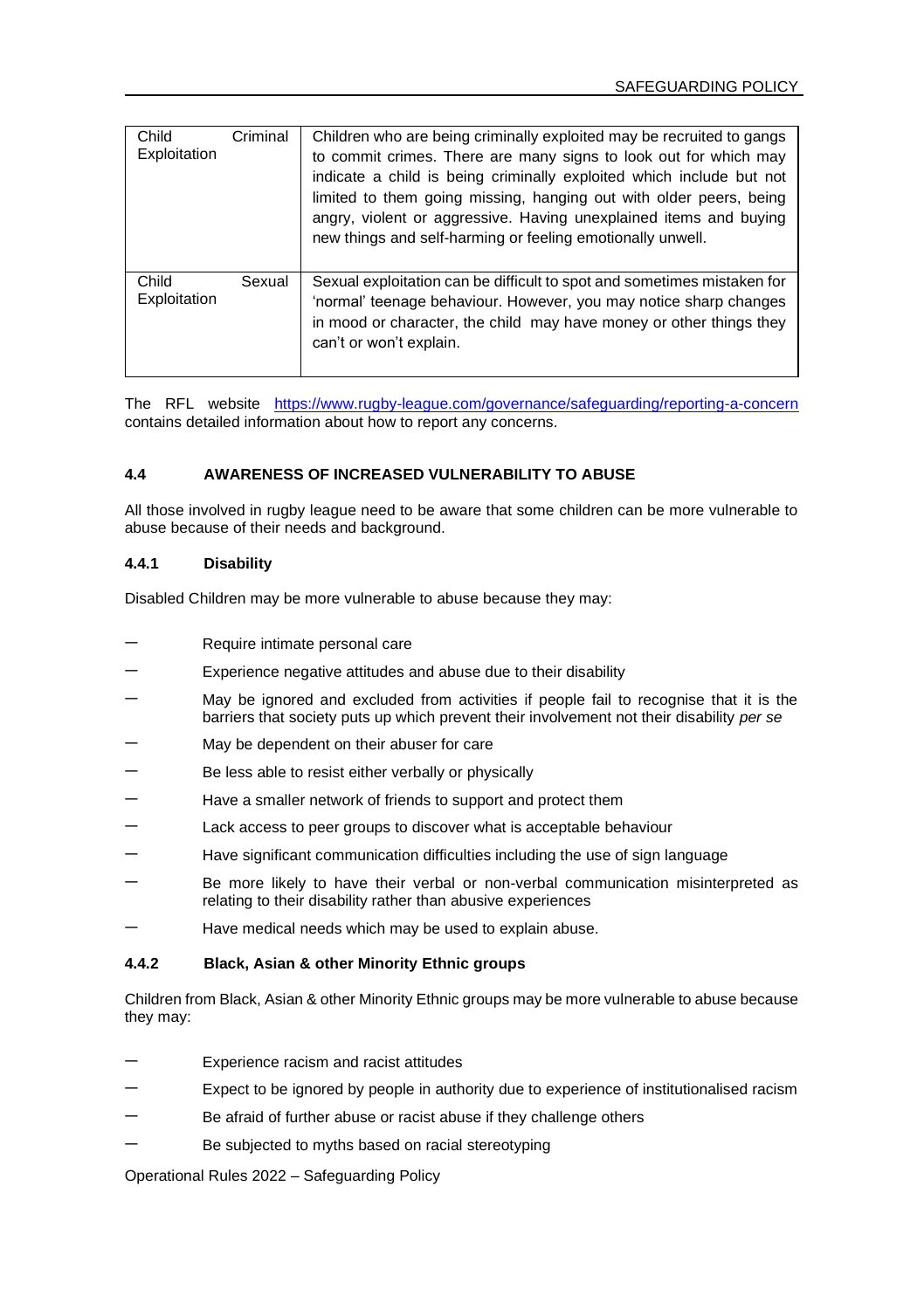- Want to fit in and not want to make a fuss
- Be using or learning English as a second language and therefore find it more difficult to communicate.

### **4.4.3 Religion and faith**

Children from various religions and faiths may be more vulnerable to abuse because they may:

- Experience religious intolerance, fear or hatred based on their religious beliefs
- Be subjected to myths based on stereotypes
- Suffer bullying or assumptions about their commitment to the game due to their religious beliefs and practices
- Be discriminated against, harassed or bullied based on their actual or perceived religious beliefs due to fear of religious extremism.

### **4.4.4 Sexual orientation**

Children are often aware of their sexuality from an early age and many children may already identify as being lesbian, gay, bisexual or transgender (LGBTQ+). LGBTQ+ Children may be more vulnerable to abuse because they may:

- Be subjected to homophobia which includes bullying abuse or physical attacks
- Have their experiences as LGBTQ+ children rendered invisible by heterosexist attitudes and assumptions which assumes that everyone is heterosexual and that this is preferable to being gay.

## **4.4.5 Match Officials**

A considerable proportion of the match officials at youth and junior games are children and their role makes them particularly vulnerable to abuse in all its forms. Many young officials face verbal, emotional and even physical abuse whilst carrying out the role and many become disillusioned at best or suffer a significant and lasting loss of confidence when faced with abuse of this nature.

In addition to abuse from coaches and spectators match officials are vulnerable to abuse from other match officials. It is important that Leagues and Match Officials Societies implement all the safeguarding principles to protect young match officials.

### **4.4.6 Players on an Elite Pathway**

Research shows that players who are on an elite performance pathway may be subject to burn out, increased focus on win at all costs, excessive training regimes. Due to the culture of sport, an authority system may be created which facilitates power, obedience and potentially the rationalisation of abuse which can be more prevalent at the elite level. This abuse can take any form including physical, sexual and bullying. The elite environment can also be used to suggest that suffering, poor practice or abuse is part of the requirements to succeed in that environment.

For many young people, reaching a scholarship or academy or representative level has been their focus for a number of years, and they will have trained hard to achieve this. Some parents will also have made a significant contribution and often considerable sacrifices to support their child's progress and success. In these circumstances it can be difficult for children, young people and parents to report abuse.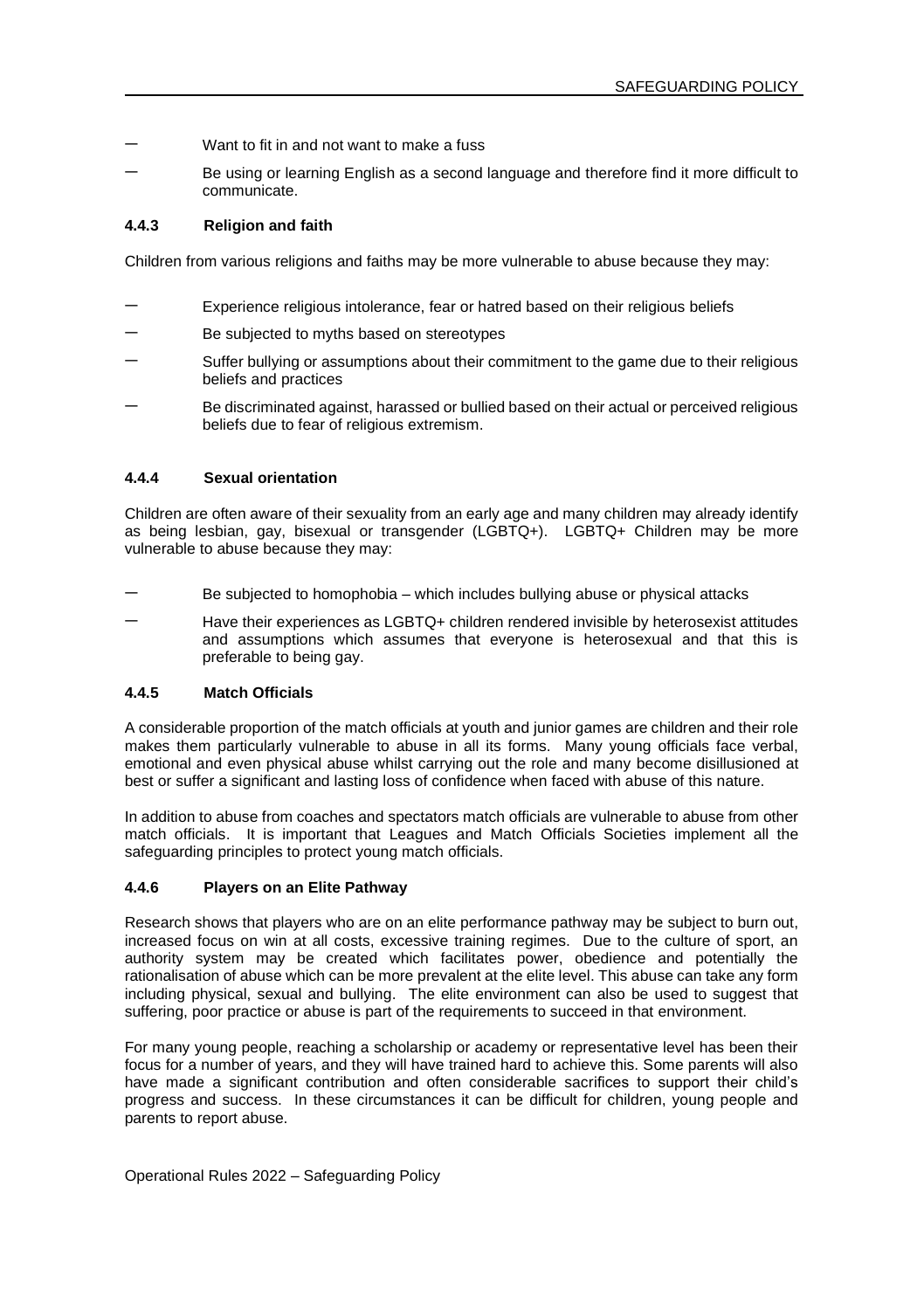## **4.4.7 Children who take on Leadership Roles**

More and more children are taking on leadership and volunteering roles within Rugby League. This should be an enjoyable and positive experience. Unfortunately, some adults (coaches, parents, volunteers and spectators) lose sight of the fact that an individual in a leadership role who is under 18 is still legally a child.

Many children suffer verbal, physical and emotional abuse in leadership roles. This is unacceptable in Rugby League and the harm that is caused to these children needs to be recognised by adults within the game.

### **4.4.8 Economic Deprivation**

Children who come from families suffering short or long term economic deprivation may be more susceptible to abuse through neglect (which may be unintentional), lack of purchase power making them an easier target to a groomer using gifts and bullying by peers.

## **4.5 REDUCING THE POTENTIAL FOR VULNERABILITY**

Children in Rugby League may be subjected to bullying by children of the same or opposite sex and may have assumptions made relating to their sexuality or sexual orientation because of their involvement in playing a competitive contact sport such as Rugby League. Such assumptions or stereotypes are wholly inappropriate and should not be condoned as they may increase the vulnerability of some children to abuse.

It is important that both girls and boys are accorded the same levels of respect by all those working with them and should not be treated unequally because of their gender.

Given the increased vulnerability of some groups of children it is important that clubs (match officials societies) create a safe culture including:

- Findina ways of understanding and communicating with all children
- Maintaining best practice at all times in physical and health care
- − Considering and responding to the diverse cultures within which a club is based
- − Respecting and valuing diversity
- Building positive relationships with parents and carers and include them in club activities
- − Observing changes in mood, appearance and behaviour and discuss those concerns with families, carers, the CWO, or RFL Safeguarding Manager if suspicions or concerns are significantly raised about the care or welfare of the child
- − Acknowledging that disabled children are additionally vulnerable and that vigilance is essential
- Having systems in place that ensure there is no abuse of match officials from anyone connected with the club
- − Taking a zero-tolerance approach to abusive behaviour directed towards a child who is carrying out a leadership role is not acceptable
- Reporting inappropriate behaviour to the RFL Safeguarding Manager as abuse or poor practice
- Ensuring that the RESPECT code of conduct is enforced and actively promoted at the club
- Making sure that all club officials set good examples of behaviour at all times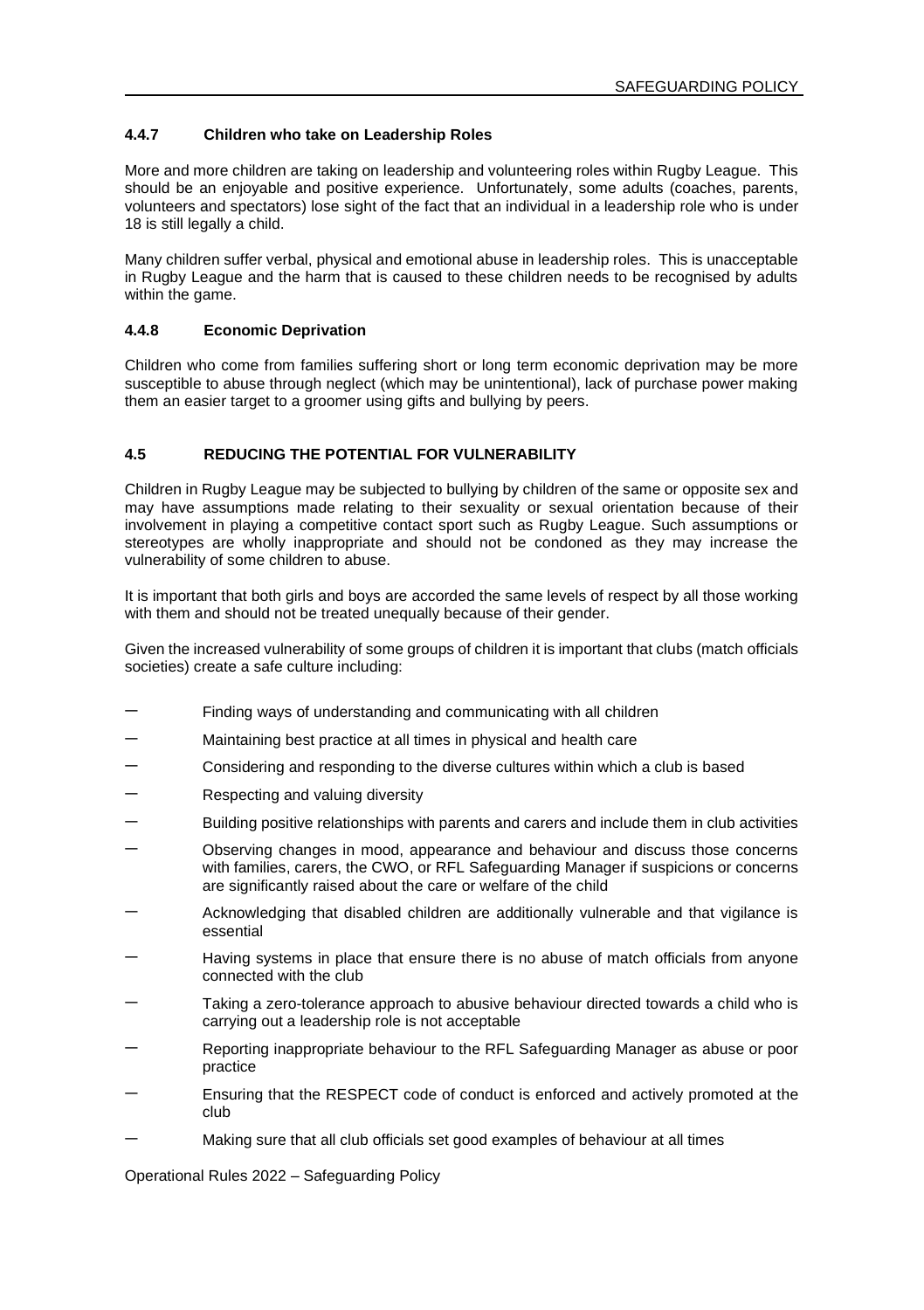- − Ensuring that CWO and others are aware of the dangers of radicalisation
- Seek advice from RFL Safeguarding Manager

### **4.6 POSITIONS OF TRUST**

The power and influence that a coach (or other member of staff/volunteer) has over a child involved in sport cannot be under-estimated. If there is an additional competitive aspect to the activity and the coach/staff member/volunteer has some responsibility for the child's success or failure, then the power and influence of that person is increased. It is therefore vital for coaches/staff/volunteers to recognise these issues and to ensure that they do not abuse their positions of trust.

Whilst young people aged 16 or 17 can legally consent to some types of sexual activity, the Sexual Offences Act 2003 states that "It is an offence for a person aged 18 or over to involve a child under that age in sexual activity where he or she is in a specified position of trust in relation to that child. This includes those who care for, advise, supervise or train children and young people". The RFL's policy is based on the principles within that Act.

Any person who has any direct and/or indirect power or influence over a Child within the Game (including, but not limited to coaches, team managers, match officials, CWOs, club officials, professional and semi-professional Players) are in a position of trust with that Child. Each such person shall:

- act within appropriate boundaries in relation to all forms of communication with any such Child;
- not have intimate, sexual or inappropriate relationship with any such Child

Any breach of the above is serious Misconduct.

For the avoidance of doubt a Child may be in a position of trust with another Child where they have taken on a leadership role.

#### **4.7 GROOMING**

The majority of adults working with children in Rugby League are committed to providing an enjoyable and safe environment in which to participate. However, a small proportion of adults actively seek opportunities to abuse children for their own sexual needs. When thinking about danger signs of grooming it is important to recognise that both boys and girls are groomed and/or sexually abused

Sexual abuse of children is often the result of pre-meditated actions that are carefully planned. Preparing a child or organisation (i.e. a Club) is described as 'grooming' and is illegal under the provisions of The Sexual Offences Act 2003 and Misconduct under this Policy. It is important to understand how an abuser can 'groom' a club or parents or a child by appearing trustworthy and helpful, therefore giving the impression that they can take responsibility for a young person/some young people.

Abusers come from all sections of society, within and outside of the family and within and outside Rugby League. They may be perceived as 'respectable' people – the very last person anyone could suspect of abusing a child; this is usually the image they work hard to portray. Research into abuse demonstrates clearly that children are most likely to be abused by someone they know and who is likely to be in a position of trust with the child. Whilst the vast majority of sexual abusers are male, it is important not to overlook the fact that female sexual abusers do exist.

Sexual abusers use various techniques to 'groom' children, organisations and parents. These include:

Seeking opportunities to be in contact with children, e.g. volunteering.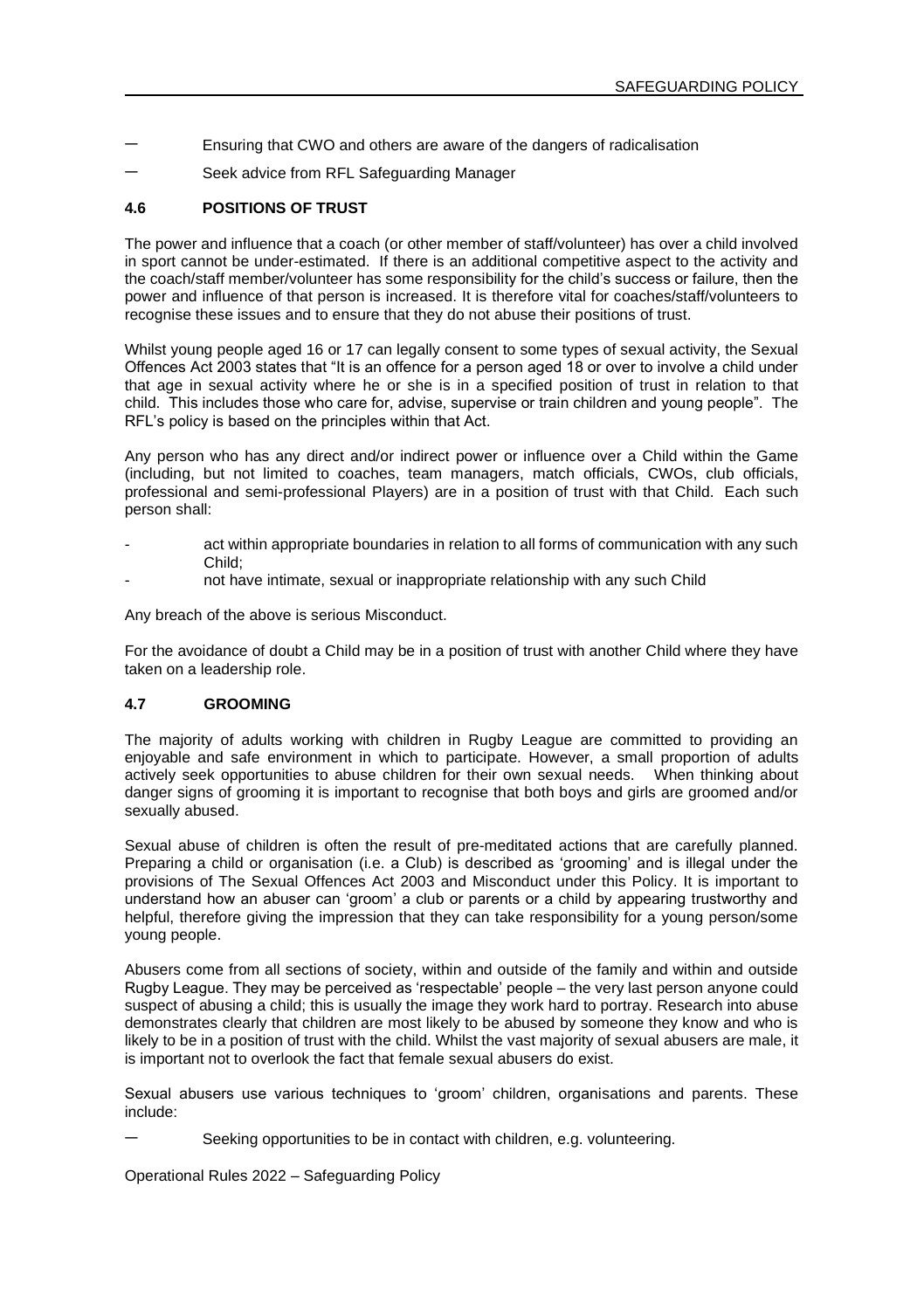- Making friends with children, coaches, volunteers or parents
- − Appearing trustworthy and helpful
- Giving presents to children or offering additional individual support/coaching
- Complementing the child to make them feel comfortable and confident.
- Threatening (you won't get picked for the team) or bribing (you will get picked for the team) the child

Abusers target children who they see as particularly vulnerable, this may be due to the child having low self-esteem or it appearing that they have little parental support. Therefore, children's parents should always be encouraged to be part of the club as this can act as an extra safeguard.

There are particular risks for talented children and these children are more at risk of abuse on 'away trips'. These risks are particularly acute at the point at which a player is at 'pre-peak' performance. These risks relate to:

- Separation from close family and friends– due to amount of 'away' travel and possibly living away from home
- Dependence on the coach for team selection, advice, emotional support, money
- Lack of safeguards away from home such as lack of checks on accommodation practices
- Too much emphasis on winning and high performance and not enough on personal development and enjoyment. This environment can sometimes be condoned by parents.

Any concerns relating to an adult's behaviour or intentions towards children should be reported appropriately, see Section 5.

### **4.8 Contextual Safeguarding**

Contextual Safeguarding is an approach to understanding, and responding to, children's experiences of significant harm beyond their families. It recognises that the different relationships children form in their neighbourhoods, schools and online can feature violence and abuse. It requires all who work with children to have a consideration for their needs in the wider non-family context and an understanding that environmental factors around children and their activities including sporting and communication are highly relevant to ensuring children are kept safe.

Children may be vulnerable to abuse or exploitation from within their peer groups, those in a position of trust, or from within the wider community and/ or online. These threats can take a variety of different forms and children can be vulnerable to multiple threats including direct or online abuse and sexual exploitation.

Within our sport we recognise there are certain environments or contexts where children may be vulnerable, and we need to ensure all members take action to prevent risk. An example of a specific risk may include in the changing rooms, where the use of cameras and other devices capable of taking/ recording images may be possible due to unmonitored direct communication with children which may be peers or those in a position of trust.

On that basis, all clubs must ensure they adopt the RFL policies set out in section 3.2 of this policy.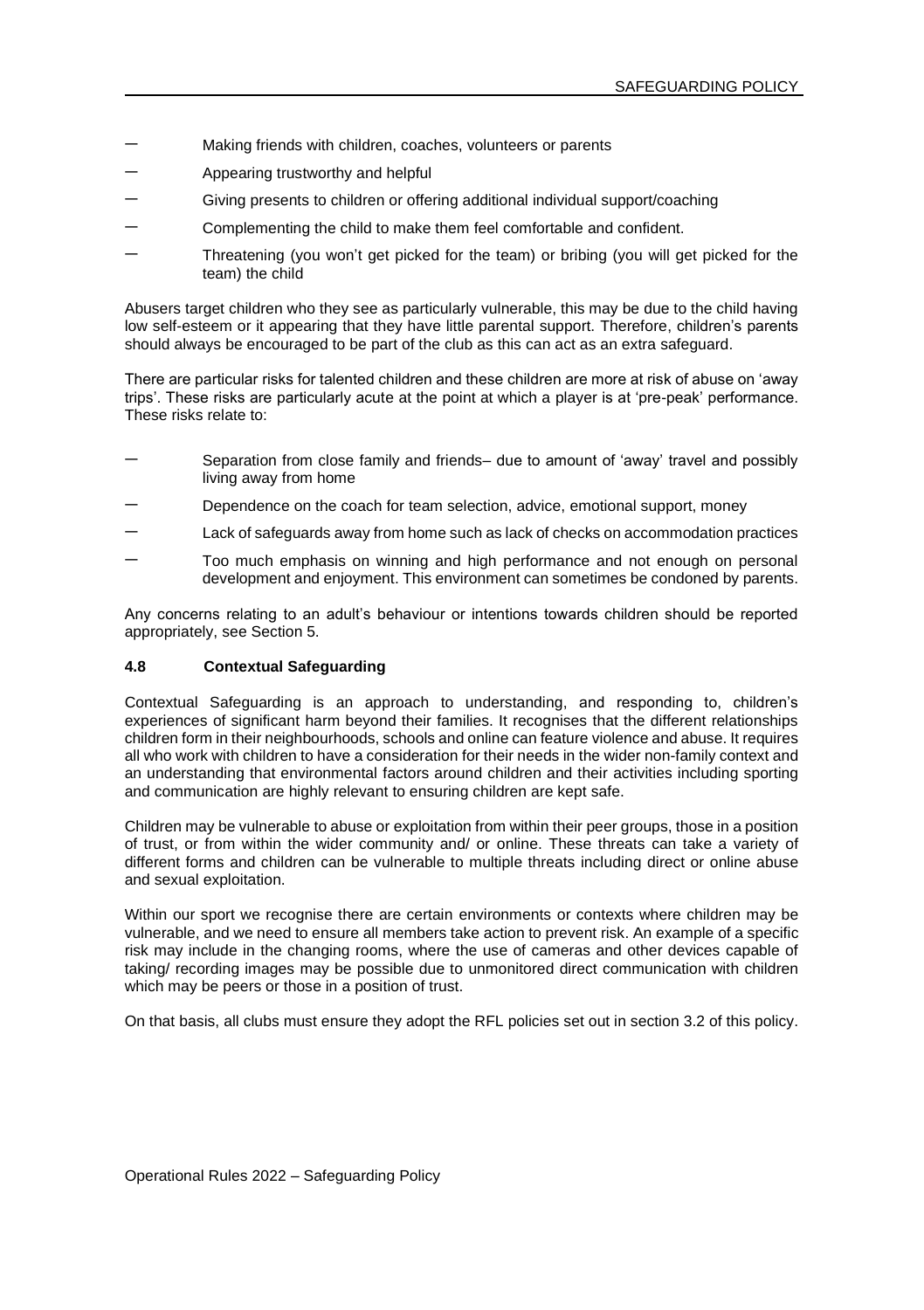### **5 RESPONDING TO, RECORDING & REPORTING POOR PRACTICE, ABUSE AND BULLYING OR OTHER CONCERNS WITHIN OR OUTSIDE RUGBY LEAGUE**

### **5.1 BACKGROUND**

There is a legal and moral responsibility to report any concerns about a child within Rugby League and any concerns which may be raised about a child outside the sport. Child abuse of all types, particularly sexual abuse, can generate strong and confusing emotions in those facing such a situation for instance disbelief, disgust, anger etc. It is important to understand these feelings and not allow them to interfere with your judgement about any action to take. Abuse and poor practice can occur within many situations including the home, school and the sporting environment.

It is understood that people may often have concerns about reporting the behaviour of adults who are aggressive and potentially violent. Where possible the RFL will protect the identity of the person who has reported an incident when they feel threatened by the individual concerned. It should be remembered that if these individuals are intimidating to other adults they are likely to be even more intimidating to any children within their care and that there is a duty of care and an obligation under this Policy to report such behaviour.

Rugby League clubs are often close communities which generate strong loyalties between the volunteers working together. The RFL appreciates that it can be difficult to report close colleagues but would remind all those involved in the game of their over-riding moral duty to ensure the welfare of the children at the club above any sense of loyalty to colleagues or the club. All suspicions of abuse or cases of poor practice should be reported following the guidelines in this document.

A coach, official or volunteer may have regular contact with children and be an important link in the identifying cases where a child needs protection. In addition coaches can often become the only adult that a child feels they can trust. This can often lead to a coach receiving a disclosure about abuse outside the club environment. In these circumstances there is a duty to pass on the information and coaches and other volunteers need to be aware of the action to take in these circumstances.

### **5.2 WHISTLE BLOWING**

The RFL is determined to ensure that the culture of the sport is one in which it is safe, acceptable and gives confidence *to* those involved in rugby league to raise concerns about unacceptable practice and misconduct. In order to achieve this, the RFL has a Whistle Blowing Policy which can be found at<https://www.rugby-league.com/governance/safeguarding> The RFL rules make it an offence to harass or victimise a whistle blower.

## **5.3 WHAT TO REPORT**

In order for the Safeguarding Case Management Group (SCMG) to carry out its responsibilities under the Safeguarding Policy the Group needs to be informed of the following issues or related allegations. In appropriate instances the Group will log the issue/allegation and refer it to the relevant League or Club to deal with and report back to the SCMG, alternatively the SCMG will deal with the issue/allegation itself or refer it to the appropriate statutory agencies.

When reporting an allegation/incident LWO's and CWO's should complete a cause for concern/ safeguarding intervention form [https://www.rugby-league.com/governance/safeguarding/reporting-a](https://www.rugby-league.com/governance/safeguarding/reporting-a-concern)[concern](https://www.rugby-league.com/governance/safeguarding/reporting-a-concern) and submit it to the RFL Safeguarding Manager who will deal with the allegation or incident.

The following is a list of issues and/or allegations which should be referred to the SCMG, please note this is not exhaustive and if anyone in the game believes a Child is at risk of harm this should be reported.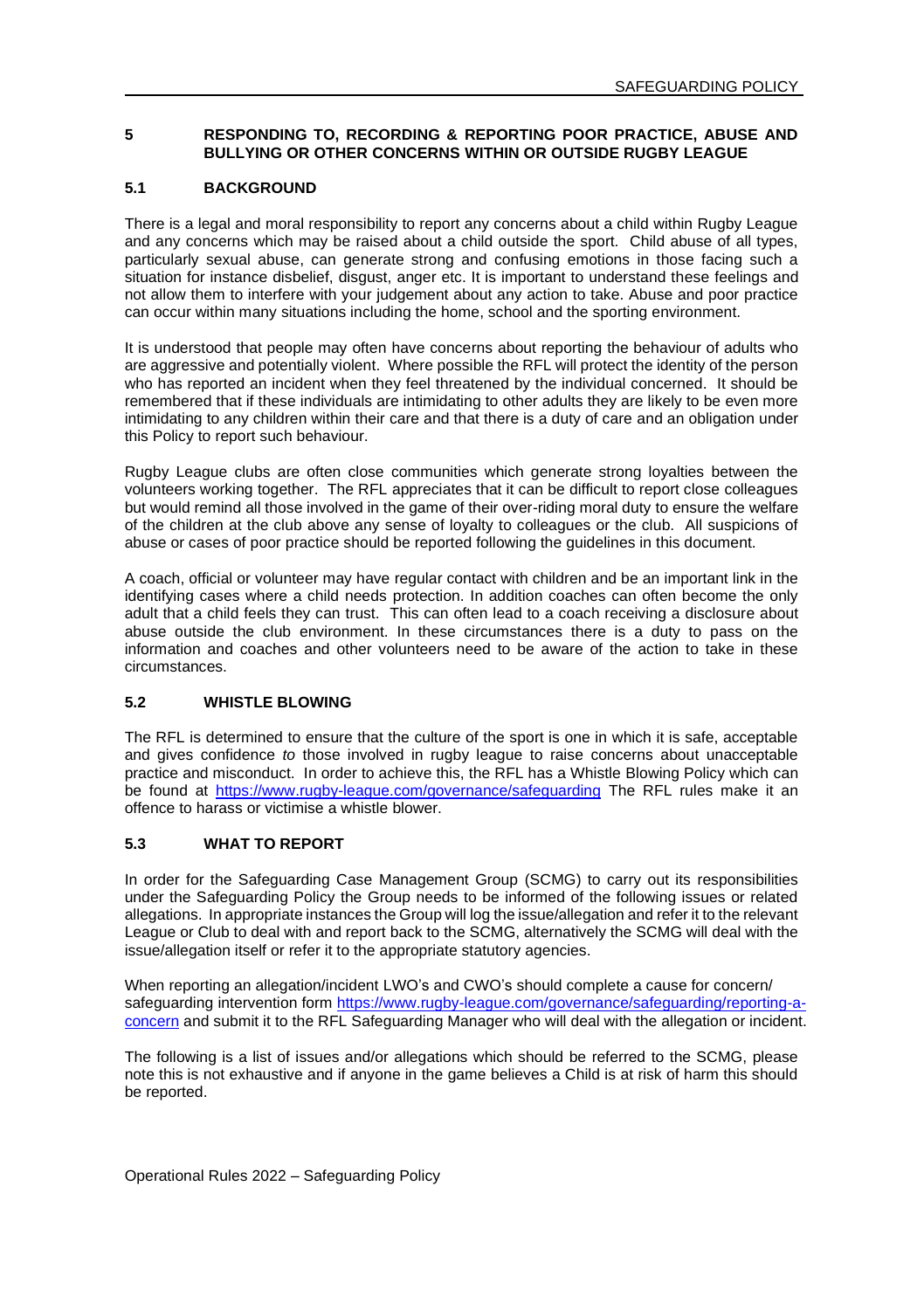### **5.3.1 Physical abuse**

- − Assault or inappropriate contact on a Child by an adult
- − Allegations or suspicions that a Child is being physically abused in or outside Rugby League

## **5.3.2 Verbal Abuse**

− Threatening and/or abusive language that causes (or that a reasonable adult would expect to cause) emotional distress to a Child

NB just because a Child does not appear to be emotionally distressed does not mean that they are not, when verbal abuse is regular Children learn to hide their feelings.

### **5.3.3 Racist, homophobic or other discriminatory abuse**

− Racist, homophobic or other discriminatory abuse or allegations of abuse which have not resulted in a dismissal.

NB if the Match Official has heard the abuse and dismissed the player then the report should be dealt with in the same manner as any other dismissal

### **5.3.4 Neglect**

− Allegations or suspicions that a Child is being neglected

# **5.3.5 Sexual abuse/breach of Relationships of Trust**

- − Allegations or suspicions that a Child is being sexually abused either in the game or in any other place e.g. school, home, church, by other Children
- − Allegations of an adult sharing a room with a Child, showering with Children, making sexually suggestive comments to a Child, inappropriate touching, taking or inviting a Child to their home on their own
- − Allegations or suspicions that a volunteer or employee is entering into a sexual relationship with a Child under 18 involved in the game.

### **5.3.6 Information about Participants**

Information and/or rumours about participants in the game which if true would lead a reasonable person to believe that the participant (regardless of age) may be a threat to the safety of Children.

# **5.3.7 Bullying**

Bullying of Children by adults

Child on Child bullying should usually be dealt with by the CWO at the club who may contact the Safeguarding Manager for advice.

### **5.3.8 Female Genital Mutilation, Honour Based Violence, Radicalisation**

Allegations or suspicions of any of the above should usually be reported to the police, however CWOs may contact the Safeguarding Manager for advice.

## **5.3.9 Poor Practice**

Operational Rules 2022 – Safeguarding Policy Poor practice should initially be reported to the Safeguarding team who may decide to deal with it (particularly if either the adult concerned is already known to the Safeguarding team or if there have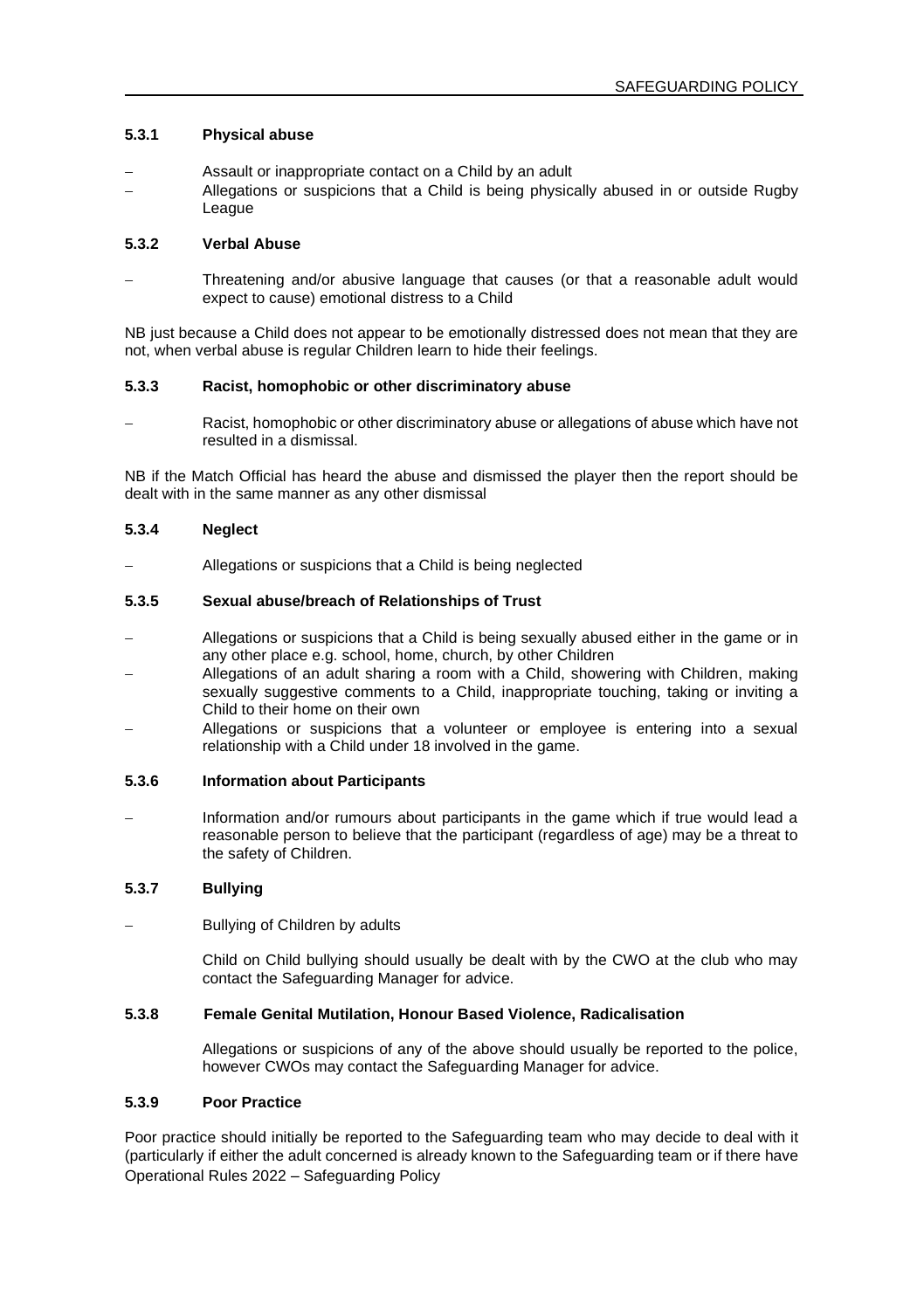been a number of incidents of poor practice raised at a particular club which the club does not appear to be capable of dealing with) or may refer the issue back to the club/league to deal with internally. In these situations the club/league must report back on their findings.

### **5.4 WHAT ACTION TO TAKE TO REPORT CONCERNS, REPORT A DISCLOSURE OR AN ALLEGATION**

On becoming aware of or witnessing a concern, receiving a disclosure or an allegation or a breach of this Policy you should:

#### **In the case of Abuse:**

- Contact the CWO who will report to the RFL Safeguarding Manager
- If the CWO is not available report your concerns direct to the RFL Safeguarding Manager
- − The RFL Safeguarding Manager will report to the RFL Safeguarding Case Management Group or the statutory agencies as appropriate
- − If neither the CWO or the Safeguarding Manger is available and/or immediate action is required to protect the child contact Children's Social Care or the police as appropriate

#### **In the case of Poor Practice:**

- − Contact the CWO who will report to the RFL Safeguarding Manager
- − If the CWO is not available report your concerns direct to the RFL Safeguarding Manager

## **5.5 ADVICE ON ACTION TO BE TAKEN IF A CHILD DISCLOSES TO YOU**

The points below set out general principles to be followed with all concerns, allegations and disclosures.

If a child informs you directly that he/she, or another child, is concerned about someone's behaviour towards them (this is termed a 'disclosure') then:

#### **The person receiving the information should:**

- React calmly so as not to frighten or deter the child
- Believe what the child is telling you
- − Tell the child he/she is not to blame and that he/she was right to tell
- Ensure the immediate safety of the child
- If the child needs immediate medical treatment, take them to hospital or telephone for an ambulance, inform doctors of the concerns and make sure that they know that this is a Safeguarding issue
- Take what the child says seriously, recognising the difficulties inherent in interpreting what is said by a child who has speech disability and/or differences in language
- Keep any questions to the minimum required to ensure a clear and accurate understanding of what has been said
- Do not ask leading questions or make suggestions about what may have happened
- Reassure the child but do not make promises of confidentiality which might not be feasible in the light of subsequent developments
- In the event of suspicion of sexual abuse do not let the child shower or wash until given permission to do so by the police as washing can destroy valuable evidence
- Before contacting parents ensure that they are not the perpetrators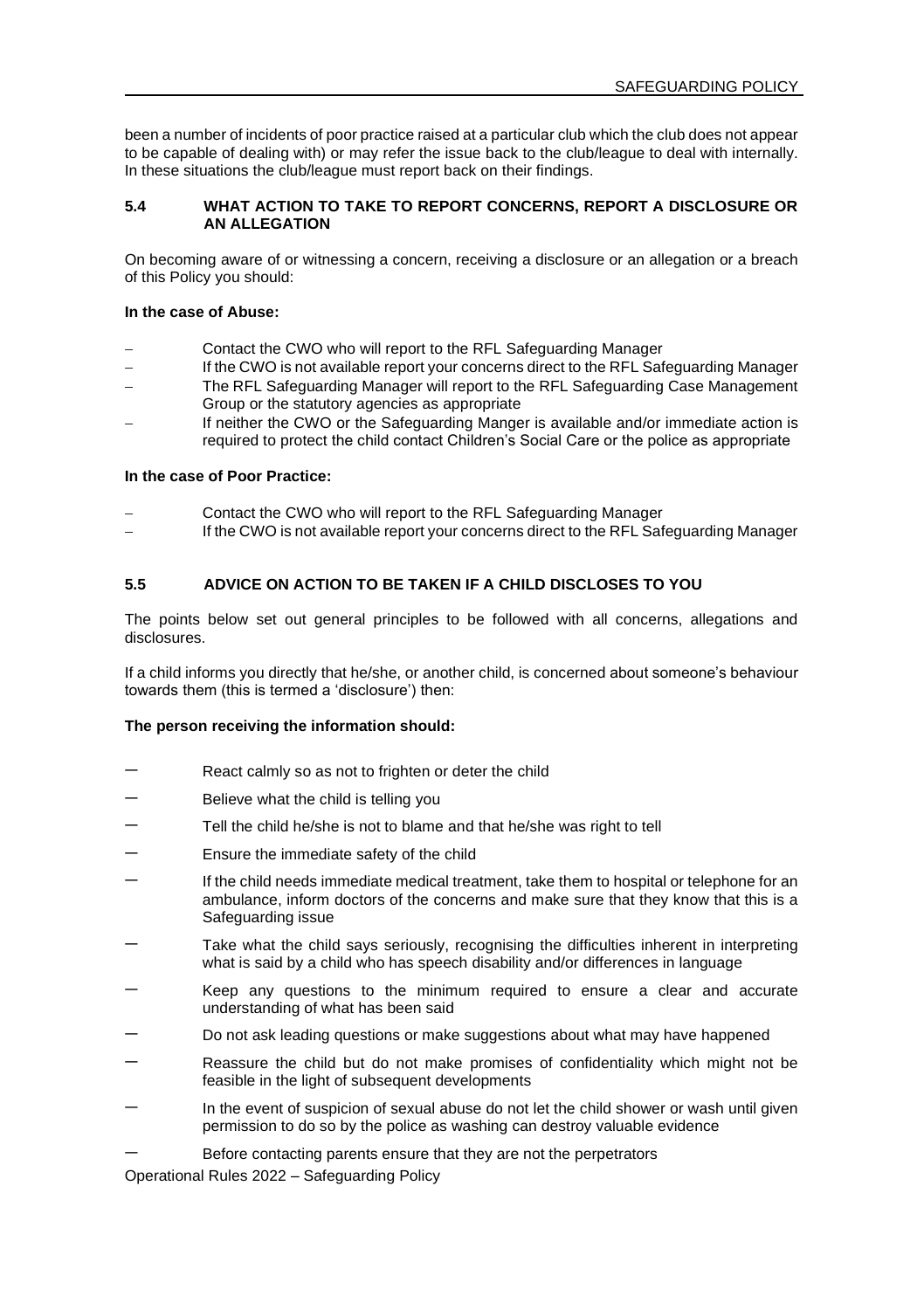- − Where appropriate seek advice immediately from Children's Social Care or Police who will advise on the action to be taken, including advice on contacting parents, Expert advice can also be provided by the NSPCC Helpline on 0808 800 5000 or ChildLine on 0800 1111 (both 24 hours).
- − Alternatively contact the RFL Safeguarding Team who can make referrals on your behalf
- − Involve somebody else if not Children's Social Care or Police then the CWO, or the RFL Safeguarding Manager so that you can begin to protect the child and gain support for yourself.
- Write down the details of the concern, incident and/or what the child has disclosed as soon as possible, including details of who this information has been shared with and when.

#### **The person receiving the information should NOT:**

- − Panic
- − Allow their shock or distaste to show
- Show any disbelief or fail to take the allegations seriously
- Ask questions other than to clarify that they have enough information to act
- Speculate or make assumptions
- Make negative comments about alleged abuser
- − Approach the alleged abuser
- Make promises or agree to keep secrets
- Take sole responsibility
- Shirk the responsibility to report the concern.

#### **5.6 CONFIDENTIALITY**

Every effort should be made to ensure that confidentiality is maintained for all concerned. The legal principle that the "welfare of the child is paramount" means that considerations of confidentiality which might apply to other situations within the organisation should not be allowed to override the right of children to be protected from harm.

However every effort must be made to ensure that appropriate confidentiality is maintained when an allegation has been made and is being investigated.

Information should be handled and disseminated on a 'need to know' basis only. This may include the following people:

- − The CWO;
- The League Welfare Officer;
- − The RFL Safeguarding Manager and Safeguarding Case Management Group;
- The parents of the person who is alleged to have been abused (only following advice from the Children's Social Care/Police or where the abuse does not involve the family);
- The person making the allegation:
- − Children's Social Care/the Designated Officer/Police;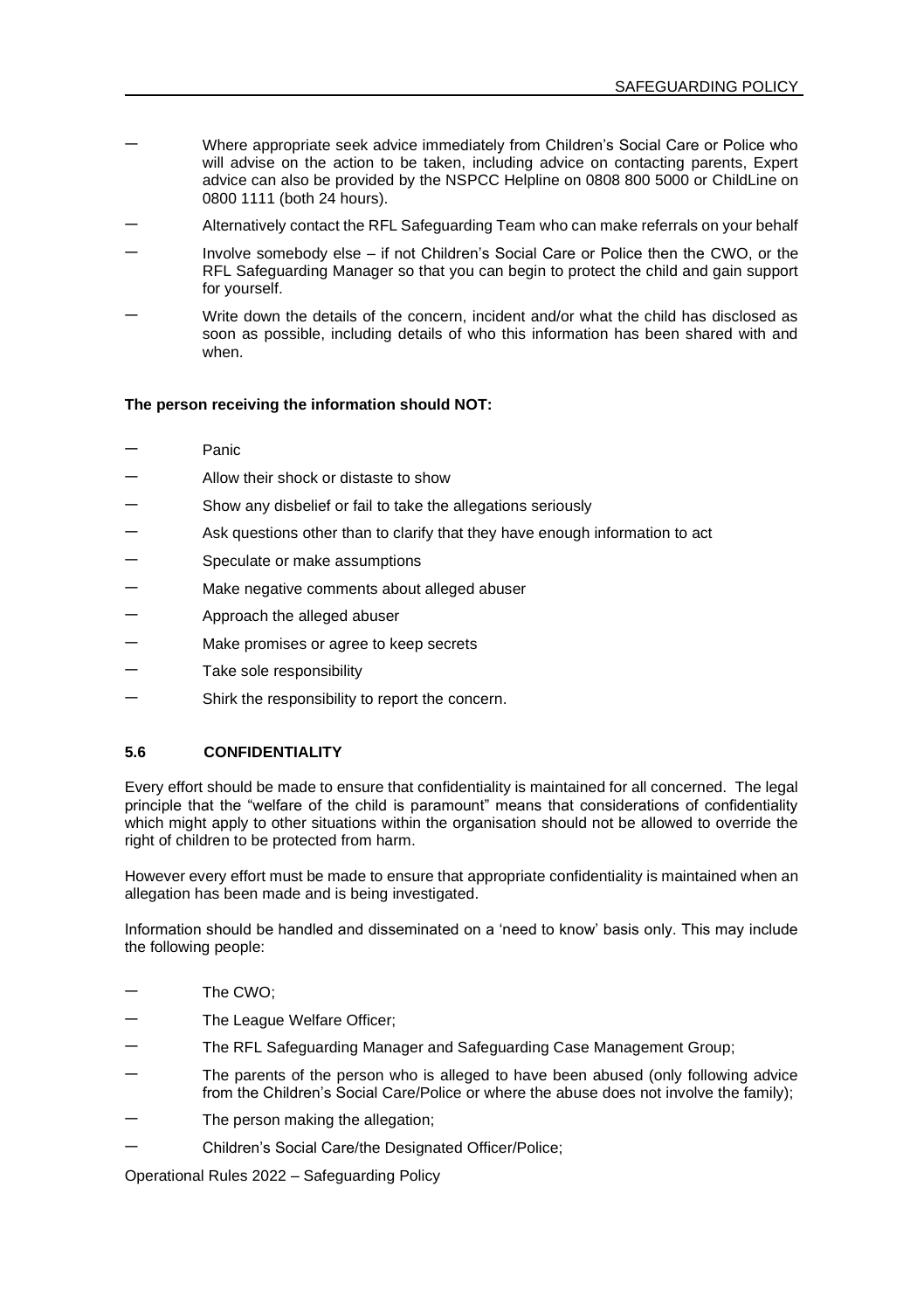The alleged abuser (and parents if the alleged abuser is a young person) only following advice from the Children's Social Care/Police.

Information should be stored in a secure place with limited access to designated people, in line with the data protection laws (e.g. that information is accurate, regularly updated, relevant and secure).

### **5.7 RECORDING THE INCIDENT OR ALLEGATION**

Information passed to Children's Social Care or the Police must provide as much detail as is available and relevant in order to be as helpful as possible, hence the necessity for making a detailed record at the time of the disclosure/concern. The initial report should be made to the RFL Safeguarding Manager using a cause for concern/ safeguarding intervention form. https://www.rugby-league.com/governance/safeguarding/reporting-a-concern The RFL Safeguarding Manager will act as the single point of contact with all statutory agencies.

Information required at the referral stage:

**Child -** Age/ gender / name / disabilities / address /date of birth/ contact details/ parental responsibility / agencies already working with the family / relationship between child and accused.

**Accused -** Name / address / contact details/ position – employee / volunteer / paid / level of coach; Any other allegations; Marital status; Age; Previous incidents.

#### **Primary evidence**

Core information about the alleged incident.

- a) Facts from the person making the allegation including dates/times/venue/witness details;
- b) Records with dates;
- c) Has anyone else been informed or is anyone else already involved in the investigation.

Other than in the case of an emergency situation the initial report should be made to the RFL Safeguarding Manager who will act as the point of contact with the statutory authorities.

In an emergency reporting the matter to the Police or Children's Social Care should not be delayed by attempts to obtain more information. A record should also be made of the name and job title of the Children's Social Care or Police Officer whom the concerns were passed, together with the time and date of the call. Any information forwarded to the Children's Social Care or Police must also be provided to the RFL Safeguarding Manager and/or the RFL Safeguarding Case Management Group (as soon as reasonably possible) who will take over management of the case and consider any wider issues within the game and put in place relevant protections.

Where reports are made to the RFL, the Safeguarding Manager will inform the Designated Officer where relevant as soon as possible.

In cases which are not an emergency but where there are concerns about a child's welfare the RFL Safeguarding Manager can make a referral to Children's Social Care on behalf of a club.

### **5.8 THE ROLE OF THE STATUTORY AGENCIES**

Where clubs are made aware by any of the statutory agencies including but not limited to the Designated Officer, Children's Social Care and the Police, that their club or a volunteer or child at their club is subject to an investigation relevant to any issue related to the Safeguarding Policy the **club must always inform the RFL Safeguarding Manager immediately**. The RFL may have to take immediate action to protect the welfare of children but will always work in tandem with the statutory agencies.